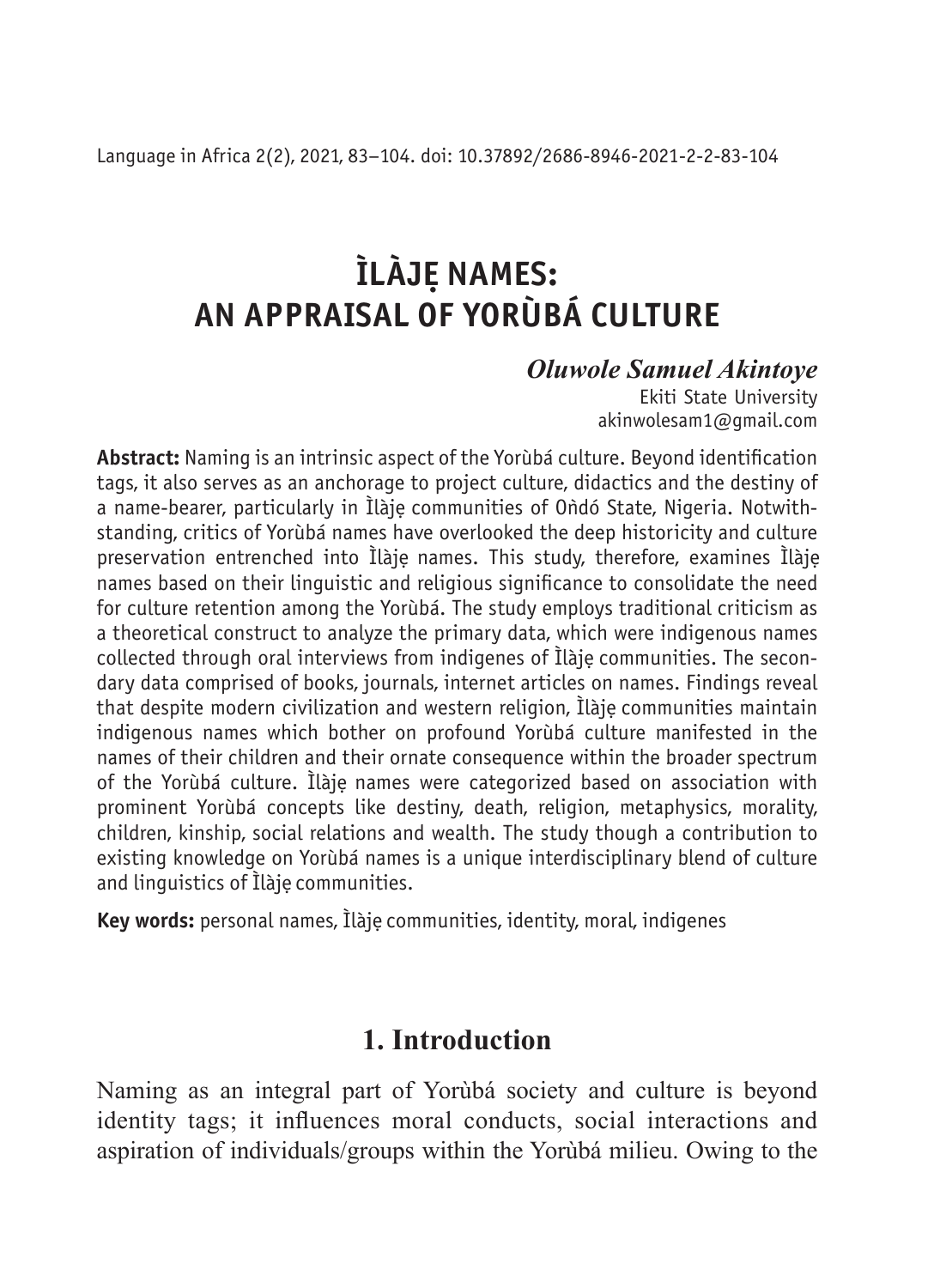peculiarity and deep significance of names, the indigenous Yorùbá families do all they can to preserve their household names integrity (Daramola & Jeje 1976). A famous Yorùbá adage affirms: *Orúkọ rere sàn ju wúrà àti fàdákà lọ* 'A good name is better than silver and gold'. Thus, Yorùbá believe that a name given to a child could positively or negatively has impact on the child/individuals prospect (Ogunwale 1966). At times, some indigenous Yorùbá families reflect their aspiration by issuing names to their children directly linked to heroes and heroines achievements with the belief that their children would be successful and famous just like those heroes and heroines. Examples are Moremi, Awólọ́wọ̀ and Tinúubú. Among the Yorùbá, a name is used to preserve cultural heritage and perpetuate indigenous philosophies and knowledge systems.

Unfortunately, the advent of Western and Islamic religions and civilization has brought modification or change to some Yorùbá names, mainly religious names that reflect the sentiments of adherents (Ajiboye 2009), as exemplified in (1).

- (1) a. *Oríjúyàjẹmi* 'Head did not allow me to suffer.' is replaced by *Olúwajúyàjẹmí* 'God did not allow me to suffer.'
- b. *Oríjàjooògùn* 'Head is more effective than charms.' is replaced by *Àdúràjàjoògùn* 'Prayer is more effective than charms.'
- c. *Ò ̣ṣámúyìwá* 'God brought honour.' is replaced by *Olúwamúyìwá* 'The Lord brought honour.'
- d. *Ayéyẹmí* 'The world suits me.' is replaced by *Olúwayẹmi* 'The Lord suits me.'

A cursory look at the above names shows that certain Yorùbá cultural concepts have been adjusted to fit contemporary usage. The reason for the adjustment is due to the erosion caused by the influence of Christian and Islamic religions and modern civilization in some Yorùbá communities. Notwithstanding, some Yorùbá communities, especially the Ìlàje communities in Ondó State retained their indigenous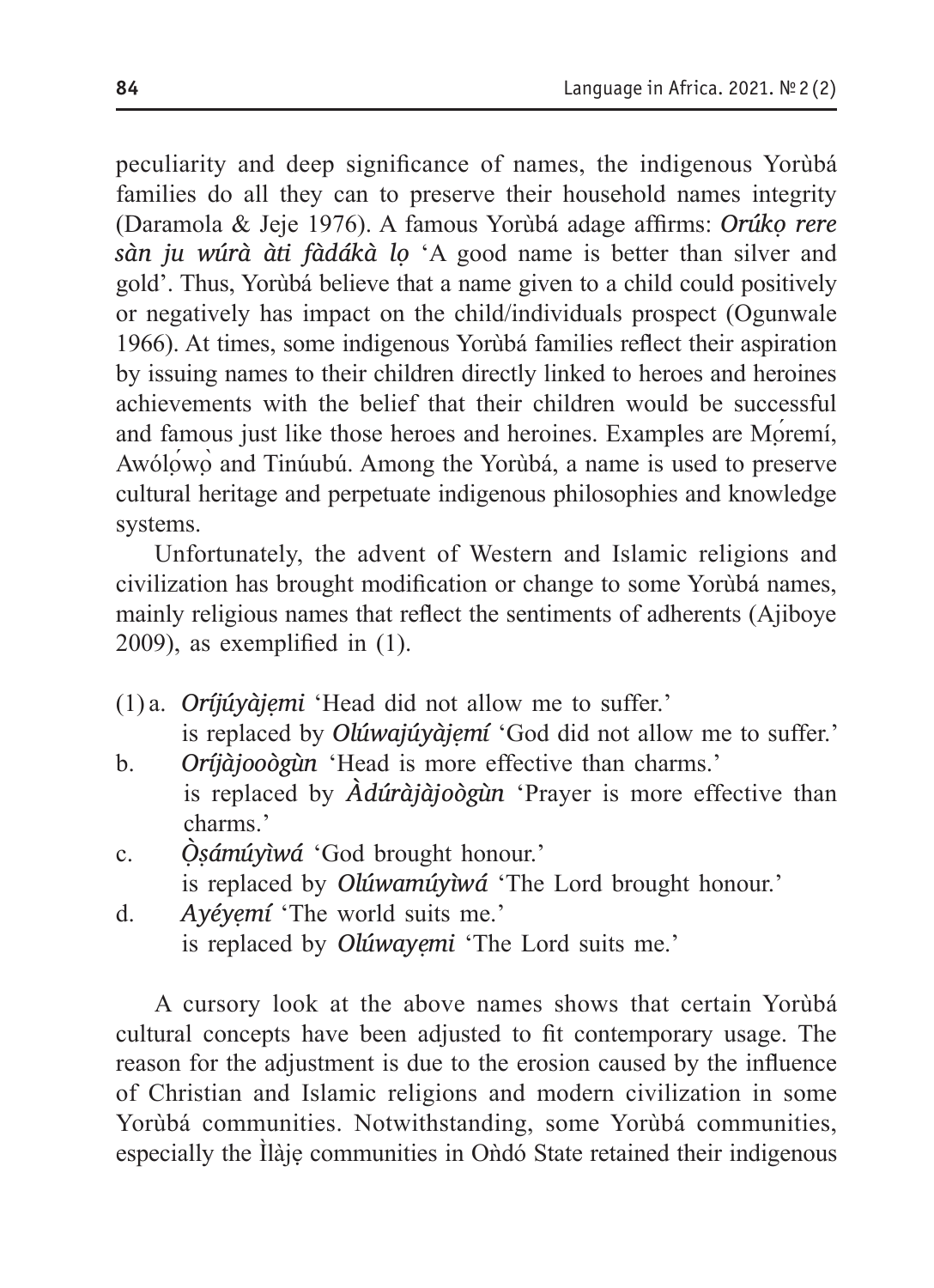names to preserve their cultural heritage. This study, therefore, appraises concepts entrenched in the Yorùbá culture within the Ìlàjẹ naming context. Although, some of these concepts are generic to the Yorùbá communities, they are more prominent in Ìlàjẹ names. This is the motivation for this paper.

The paper is divided into four sections. §1 is the introductory part. §2 consists of literature review. §3 focuses on the research methodology. §4 consists of an investigation into Ìlàjẹ names.

### **2. Literature review**

A plethora of reviews have been written by Yorùbá critics of names/ naming studies, but to the exclusion of Ìlàjẹ communities in Southwest Nigeria. For instance, Ogunwale (1966), Daramola & Jeje (1976) explain that naming is fundamental to the Yorùbá culture and it is often accompanied with extravagant ceremonies. Adeoye (1972) posits that Yorùbá consider some key factors before issuing names to their children. They are namely: the circumstances at a child's birth, its family occupation/s, ancestral/deity worship, family/social events, status, placement among other children and its posture at conception. Akinnaso (1980) & Abiodun (1997) argue that conditions within the home influence the Yorùbá personal names, and names with negative social implications are avoided because they could hamper the name bearers development and prospect. Ekundayo (1977), Babalola & Alaba (2003) expand Adeoye's (1972) categorization of Yorùbá indigenous personal names under the following sub-headings: *orúkọ àmútọ̀runwá* 'names brought from heaven' like *Dàda*, *Òjó* and *Àjàyí*; *orúkọ òrìṣà* 'names associated with Yorùbá deities' like *Ṣàngótọ́lá* and *Ògúnlúsì*; *orúkọ oyè* 'chieftaincy names' such as *Baṣọ̀run* and *Balógun*; names that project Yorùbá belief about reincarnation such as *Yétúndé* 'Mother has come back again' and *Babájídé* 'Father has come back again'; names denoting the family occupation/s such as *Odéyemí* 'Hunter fit me' and *Àgbẹ̀dẹ* 'Blacksmith'; *àbíkú* names (names associated with children recurrent death) like *Ìgbẹ́kọ̀yí* 'Bush rejects this' and *Àkísàtán* 'Rags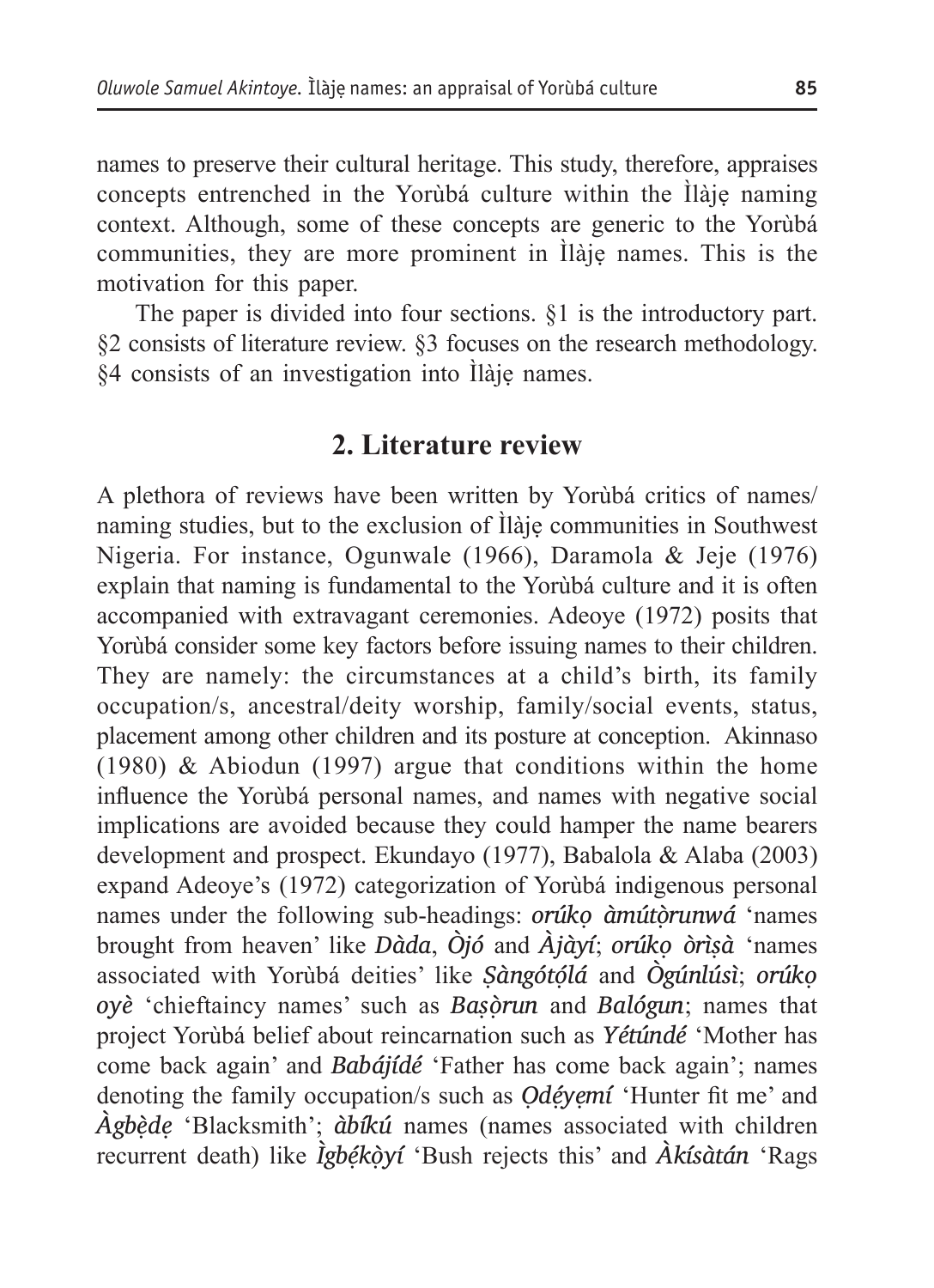have finished' and *orúkọ oríkì* 'panegyric names' like *Àmọ̀ó* and *Àyìnlá*. These are names given to the child by either the grandmother or grandfather.

In contrast to Ekundayo's (1977), Babalola & Alaba's (2003) submission, Ajiboye (2009) expounds on the consequences attached to name change and modification. He considers the Yorùbá indigenous names as profound and a product of insightful thought. The critic considers name-alteration as an aberration and anti-cultural, especially when the name issued is a family heritage.

On the one hand, Ikotun & Aladesanmi (2012) postulate that name modification or name change is not a contemporary phenomenon and has no apparent negative consequence/s as it appears there are quite several individuals in the Holy Bible who had to alter their former names and there was no divine punishment. They consider name modification to be a personal decision especially, if the names are appellations or alliances. Ikotun (2013) thinks that name modification or name change is unavoidable when there is acculturation. Ikotun (2014) sees the introduction of Western or European address form in Yorùbá whereby the use of surnames is emphasized as a blessing to Yorùbá; because tradition-based surnames are full of reminiscences of the religious activities of Yorùbá people before the advent of Christianity in Yorùbáland. Akintoye & Ojo (2020) express concern for the implications of name modification and name avoidance on Yorùbá true identity. They call attention to the possibility of Yorùbá personal names going into extinction in the nearest future owing to the arbitrary modification of Yorùbá surnames and avoidance of some names regarded as archaic.

Although, name is a mark of national identity according to Ikotun (2014) and Akintoye (2015), Akintoye (2015) mentions other functions that name performs. For instance, a name can be used to recognize the community in which a person is from. This shows that each community has names that are peculiar to it.

A critical study of the previous works on names in Yorùbá reveals that although many research works have been carried out on many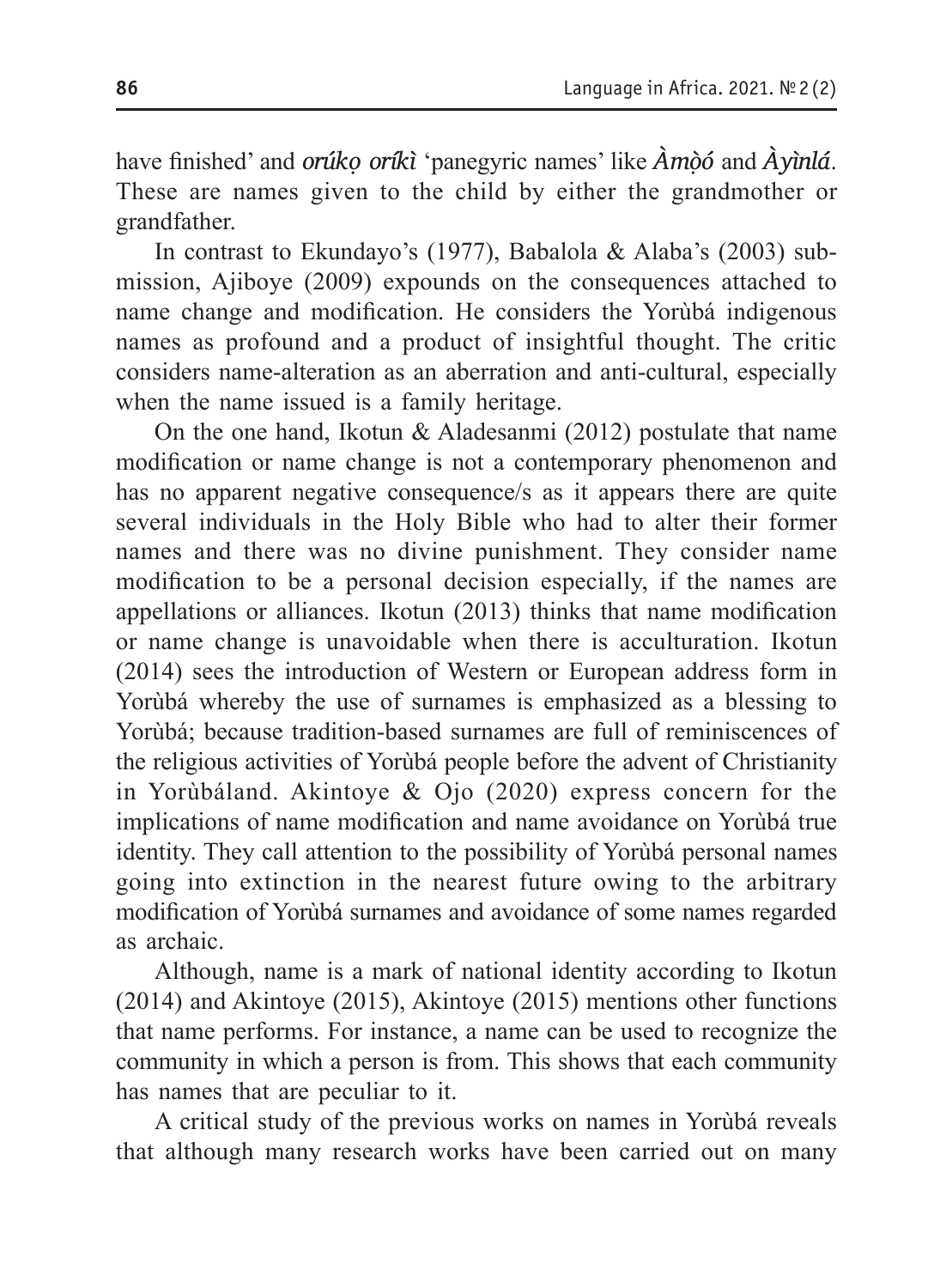aspects of names, attention has not been paid to the fact that Yorùbá culture is manifested in Yorùbá names which is the focus of this paper.

### **3. Research methodology**

This study was carried out by interviewing and collecting many Ìlàjẹ names from the selected thirty informants who are indigenes of Ìlàjẹ communities. The informants were randomly selected from the youths and adults. The youth ages ranged between 27 and 39, and the adults are between 65 and 70. The youths were deliberately selected to detect if there is any modification of Ìlàjẹ names among them. The informants live in Ìlàjẹ communities and they are familiar with Ìlàjẹ culture. Some of them are typical farmers and artisans. Although they have other names, they also adopted Ìlàjẹ tradition-based names. This makes the information collected from them to be reliable. The outcome of the interview reveals that ten of the informants confessed that Ìlàjẹ indigenes cherish their tradition-based names and it is not common to see any Ìlàjẹ person that would not adopt the names. Eight of them remarked that although some are either Christians or Muslims, modern religions cannot make them to abandon their traditions. The remaining twelve said that Ìlàjẹ people are always proud of their names and they easily recognize one another outside their communities through the names. Text materials and journals on Yorùbá names were also consulted so that the research work could be robust.

The theoretical framework adopted for this paper is traditionalist Criticism, according to Adeyemi (2006: 25), which is an apt construct to appraise the security of an individual's / a group's culture and tradition. Therefore, it is imperative to know the culture and traditions of the society. Abimbola (1982: 78) says:

Therefore, in order to evolve an acceptable format for the appreciation of oral literature, we must blend our knowledge of the most up-to-date techniques of literary criticism and stylistics with a thorough understanding of Yorùbá culture. Without this, any critical work is bound to be sterile.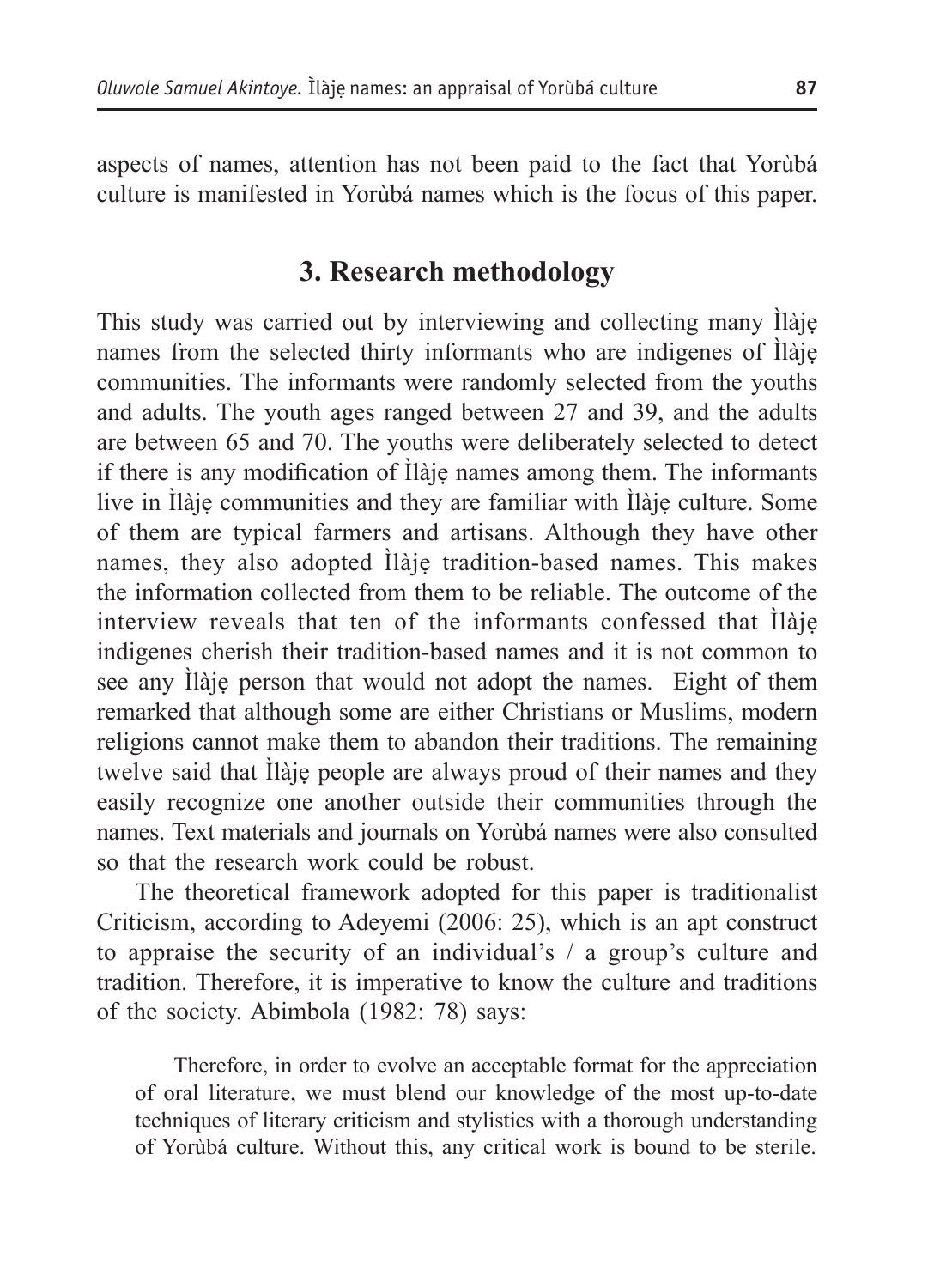A critical look at Abimbolas (1982) submission shows that culture is critical in the society. A researcher adopting the theory must know the society's traditions and present them to promote their culture. He should explain how useful culture is to society and how it can bring progress to society. Culture should not be conventional, once it is obsolete or irrelevant to people in society, it should be modified.

This theory is relevant to this paper because naming is an aspect of Yorùbá culture. Although culture is conventional which has made some religious adherents to modify their names to suit their religious belief and avoid some names they consider archaic, some communities still maintain their tradition-based names to preserve their culture despite modern religion and civilization.

# **4. Overview of Ìlàjẹ names**

Ìlàjẹ is a Local Government area in Oǹdó State, Nigeria. It has its headquarters in the town of Ìgbẹ́kọ̀dá. The Ìlàjẹs are distinct migratory coastal Linguistic group of Yorùbá people who are located the coastal belts of Oǹdó, Ògùn, Lagos and the Delta States, and originally made up of four geo-political namely: Òde-Ugbò, Òde-Mahin, Òde-Ètìkàn and Àhérì. The concern of this section is data presentation and analysis. They shall be examined in two ways; the derivational analysis of Ìlàjẹ names and the Yorùbá culture manifested in Ìlàjẹ names.

### **4.1. Derivational analysis of Ìlàjẹ names**

Ìlàjẹ names are derived by three processes, namely morphological, phonological and syntactic processes. Each one of them will be discussed below.

4.1.1. Morphological processes

According to Aronoff (2008), morphology is a branch of linguistics that deals with the study of lexis, structure, morphology. Words are formed by joining bound morphemes to fixed morphemes (Awobuluyi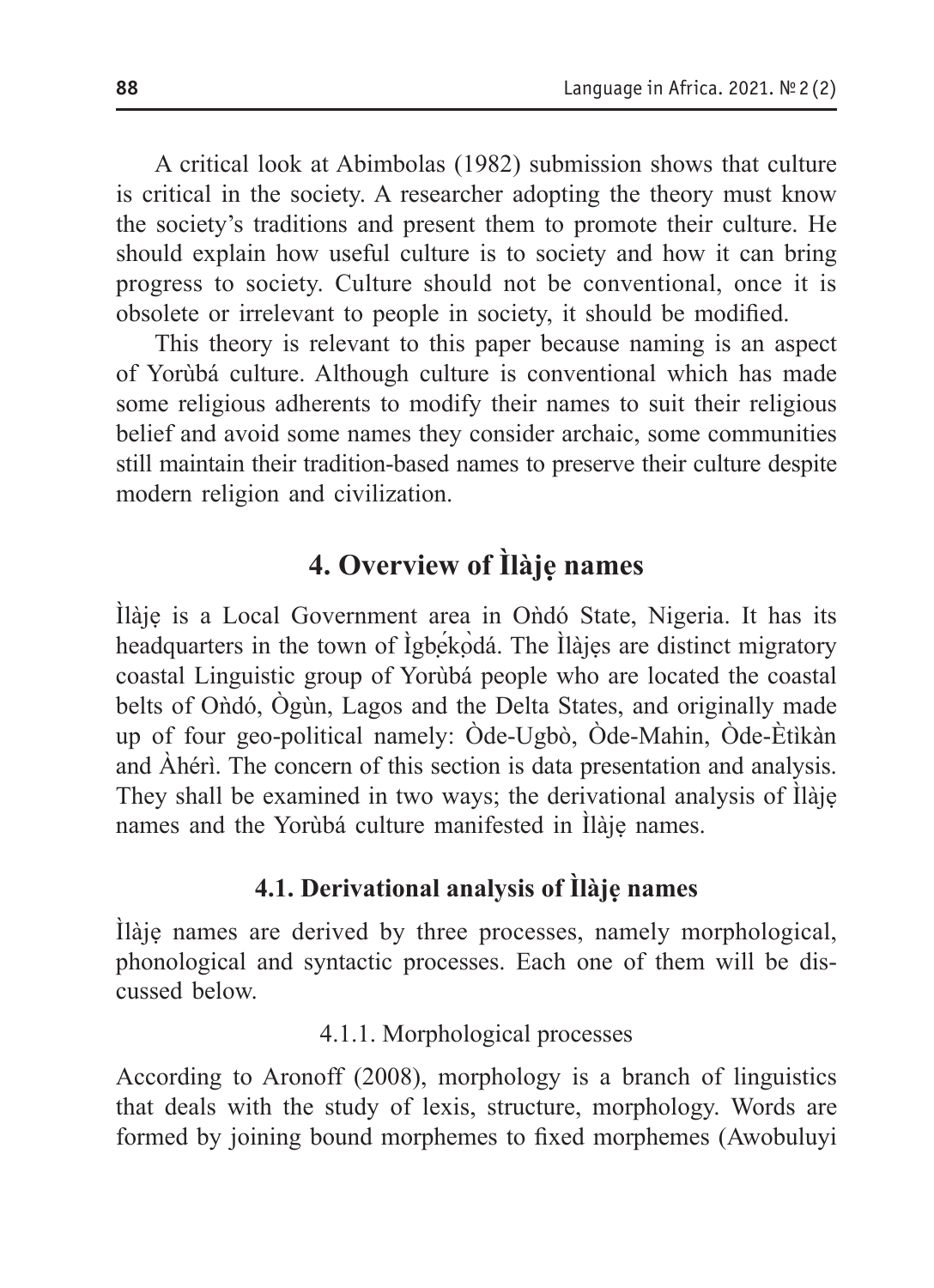2008; Oye 2011). Fixed morphemes are morphemes that have independent meanings, while bound morphemes do not have independent meanings. They are annexed to the fixed morphemes before they can make meaning. There are three ways of using bound morphemes to derive new words in Yorùbá: prefixation, infixation and compounding. In particular, prefixation and compounding are used to derive personal names.

PREFIXATION is a process of adding bound morphemes to fixed morphemes at the word initial position as shown in (2).

|    |  | (2) a. $\hat{i}$ - + $t\hat{o}$ 'to urinate' | $\rightarrow$ <i>itò</i> 'urine'                                                                  |
|----|--|----------------------------------------------|---------------------------------------------------------------------------------------------------|
|    |  |                                              | b. $\dot{e}$ + $t\acute{e}$ 'to be disgraced' $\rightarrow$ $\dot{e}t\acute{e}$ 'disgracefulness' |
|    |  | c. $\dot{e}$ + $r\dot{\sigma}$ 'to think'    | $\rightarrow$ èrò 'thought'                                                                       |
| d. |  | $\dot{a}$ - + $b\dot{\theta}$ 'to return'    | $\rightarrow$ $\dot{a}b\dot{o}$ 'arrival'                                                         |
| e. |  | $o-+$ gbón 'to be wise'                      | $\rightarrow$ ogbon 'wisdom'                                                                      |
|    |  | f. $\dot{\theta}$ + bt 'to give birth'       | $\rightarrow$ <i>obí</i> 'parent'                                                                 |

Ìlàjẹ names, like other Yorùbá names, are derived by prefixation; the prefix is added to verb phrases at the initial position as exemplified in (3).

|             | (3) a. $\dot{a}$ - + gbé ojú lé 'depend on'                               |
|-------------|---------------------------------------------------------------------------|
|             | $\rightarrow$ Agbójúlé 'He that is dependable.'                           |
|             | b. $a_{-} + b\ell$ <i>n</i> $\ell$ <i>ogun</i> 'give birth to during war' |
|             | $\rightarrow$ Abilogun 'He that was given birth to during war.'           |
| $c_{\cdot}$ | $\dot{a}$ - + pè mí rí ayé 'call me to see the world'                     |
|             | $\rightarrow$ <i>Apèmíráyé</i> 'He that called me to see the world.'      |
| d.          | $a-$ + dé piti 'come to be rich'                                          |
|             | $\rightarrow$ Adépiti 'He that came to make wealth.'                      |

COMPOUNDING is used with names that are derived in Ilàje by conjoining two fixed morphemes, as shown in (4).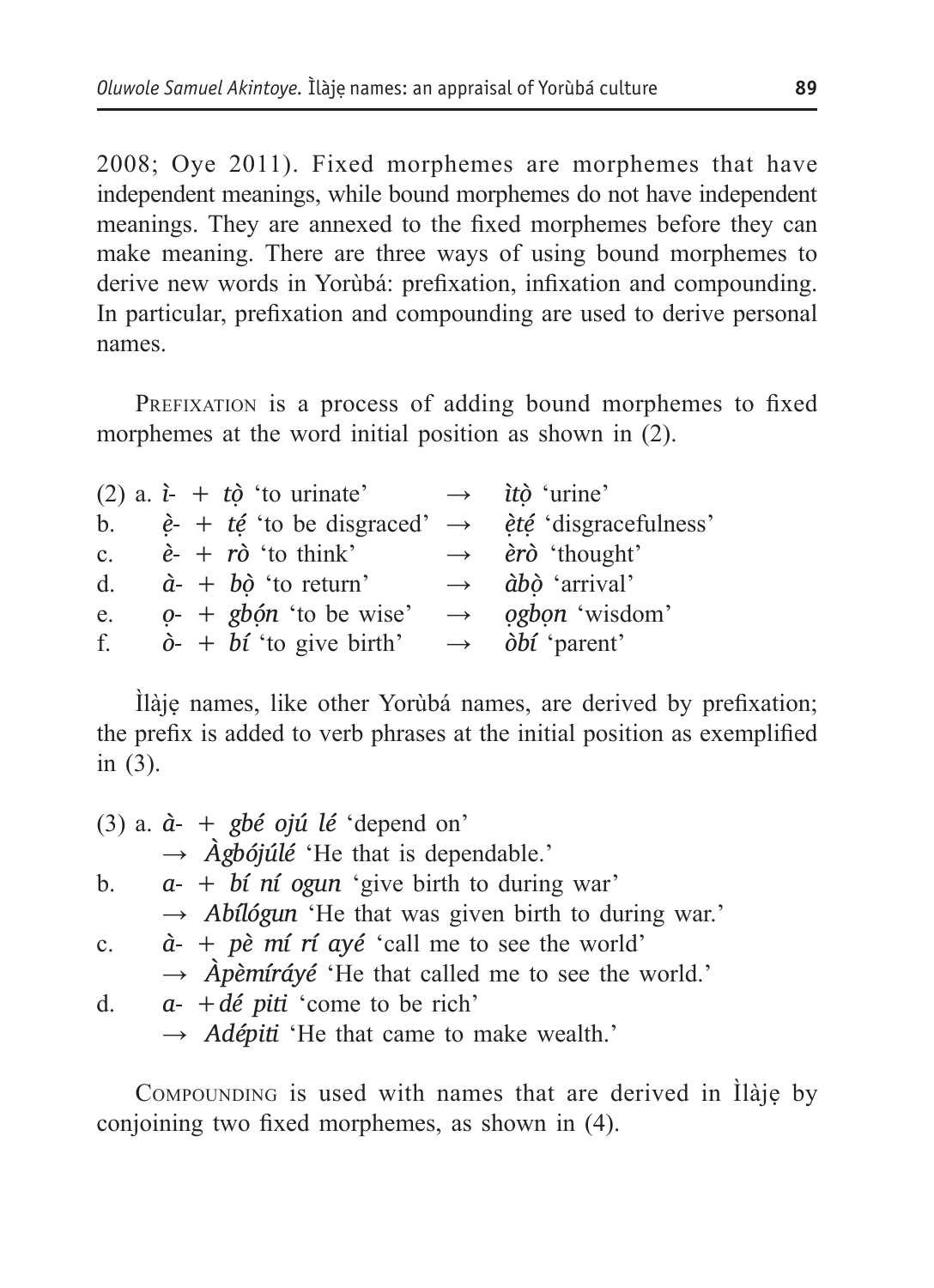(4) a. *okùn* + *oma*  $\rightarrow$  *Okùnoma* 'Child is wealth.' rope child b. *ẹmun + ọnẹn* → *Ẹmunọnẹn* 'Human beings are palmwine.' palm\_wine person

4.1.2. Phonological processes

Like other South-east Yoruba, the consonant sound /gh/ is attested in Ìlàjẹ dialect and it is used instead of /w/ as it is exemplified in the names: *Amùṣeghon* 'We know their attitude' and *Mégbọntóghọn* 'I am not wiser like them'. Negative markers take the forms *è*, *é*, *má* and *mé* with high and low tones respectively in Ìlàjẹ dialect as shown below.

- (5) a. *Égbọ́njùmí* (neg wise more 1sg) 'He is not wiser than me.'
- b. *Ébékúnlowó* (NEG cause weeping is money) 'Money does not require tear.'
- c. *Mébínúonen* (1sg NEG angry person) 'I do not think ill of anybody.'
- d. *Mégbóntóghon* (1sg NEG wise than 3PL) 'I am not as wise as they are.'
- e. *Márokúròmí* (neg think death think 1sg) 'Do not think of death concerning me.'
- f. *Máfikúyọ̀mi* (neg use death scorn 1sg) 'Do not scorn me with death.'

It is possible to delete the negative markers and spare the tones. The stranded tones will move to the adjacent vowels. Assimilation can also take place such that a vowel assimilates the feature of the adjacent vowel in poly-syllabic words as demonstrated below.

(6) a. *Olówó è fóyè kù* rich man NEG miss chieftain title 'A rich man does not miss chieftain title.' *→ Olówóò fóyè kù → Olówóòfóyèkù*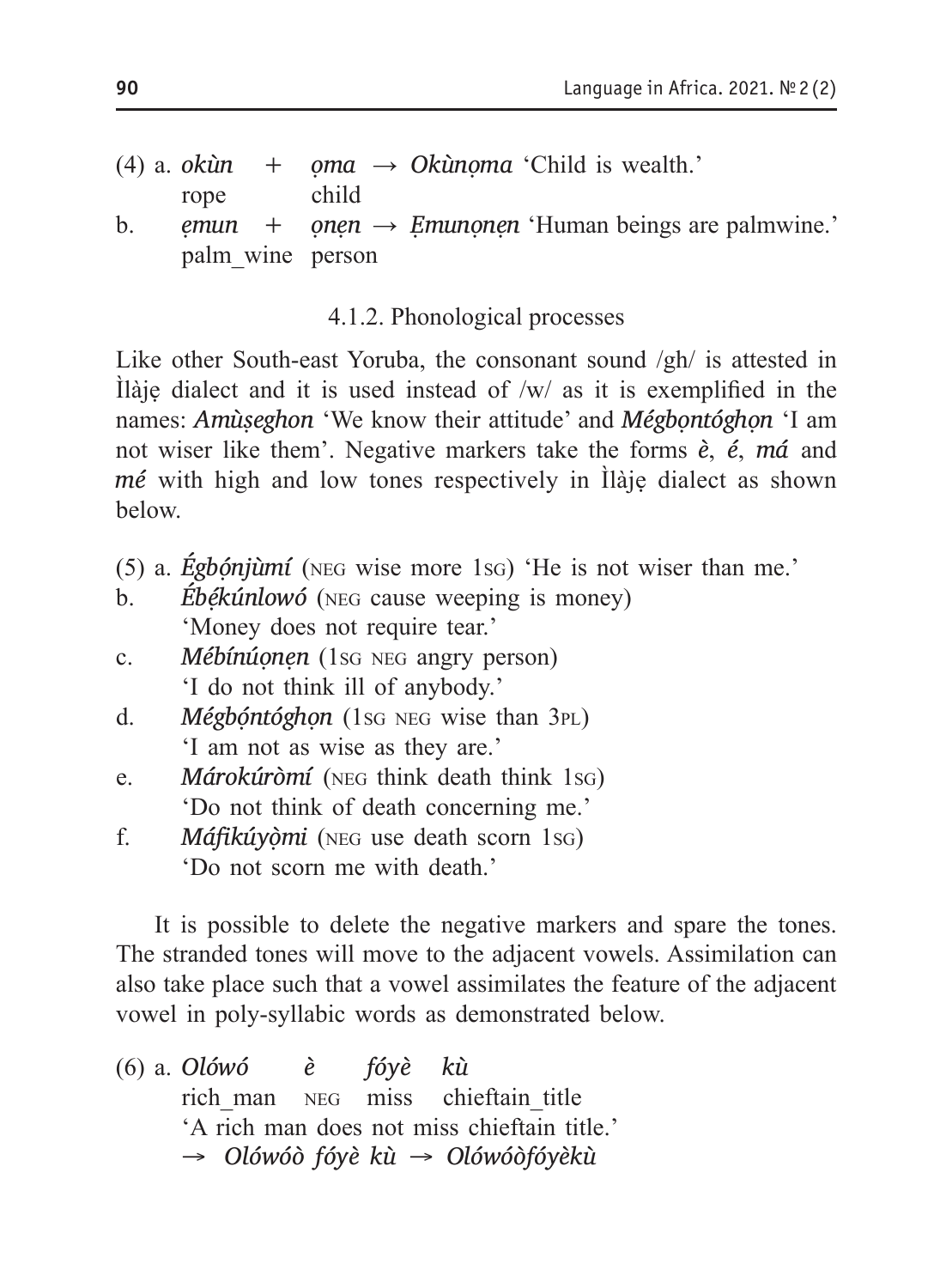b. *Orí è búyà kú* head NEG be suffering die 'The head did not die with suffering.' *→ Oríì búyà kú → Oríìbúyàkú* c. *Ẹni kú è mẹ̀ yìn* person die neg know back 'He that dies does not know what happens behind him.' *→ Ẹni kúù mẹ̀yìn → Ẹníkúùmẹ̀yìn* d. *È ̣rù ikú è bà mí* fear death neg grip 1sg 'I am not afraid of death.' *→ È ̣rùkúù bà mí → È ̣rùkúùbàmí* e. *Ò ̣rọ̀ é dú ìgbàgbé* word NEG be 'Word is not easily forgotten.' *→ Ò ̣rọ̀* \_ *ó dúù gbàgbé → Ò ̣rọ́dúùgbàgbé* f. *Orìṣà é bínú ọnẹn* God NEG angry human being 'God is not angry with anybody.' *<sup>→</sup> Orìṣà* \_ *ó bínú ọnẹn → Orìṣábínọnẹn*

The symbol  $\acute{\theta}$  in examples (6e–f) above indicates deletion and the tone on it stands for the stranded tone. The negative marker *è* assimilates the features of the adjacent vowels in examples (5a–d). In contrast, the negative marker *e* is deleted but its high tone is stranded, and the stranded high tone moves to the adjacent vowels in examples (5e–f).

#### 4.1.3. Syntactic processes

Ìlàjẹ names are verb Phrasal and sentential names like other Yorùbá names. They are derived by reducing verb phrases and sentences into names. Faleti (1999: 27) says: "Yorùbá names are made up of two, three or more components, if you can break down these components and add them together, you will get at the root, and consequently, the meaning". There are three types of sentences that are conspicuous in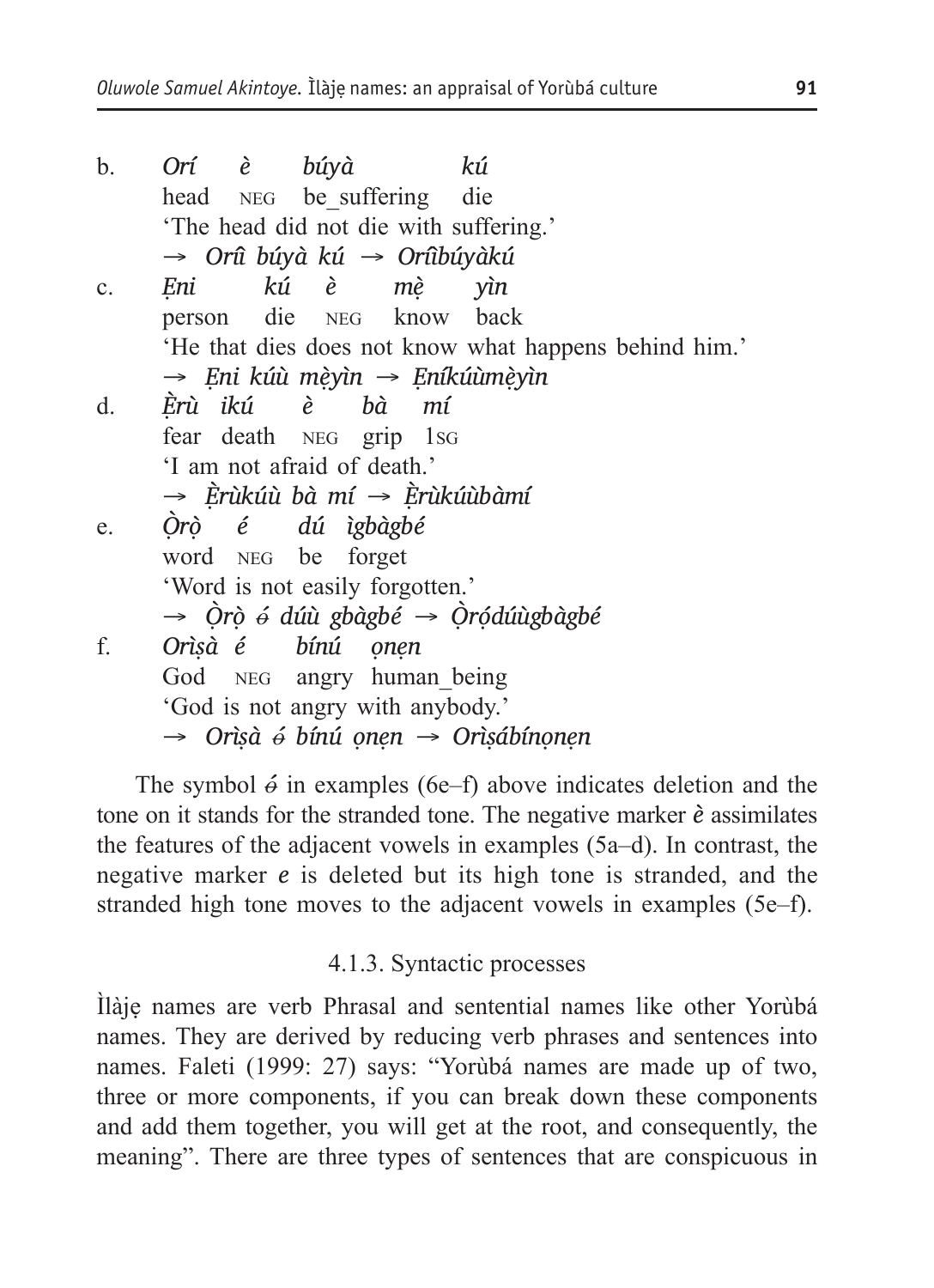Ìlàjẹ dialect from which Ìlàjẹ names are derived like the standard dialect and other dialects of Yorùbá; simple sentence, complex sentence and compound sentence (Awobuluyi 1978; Bamgbose 1990) as itemized below.

| (7)            | Verb Phrases                                    |              |                                               |  |  |  |  |  |
|----------------|-------------------------------------------------|--------------|-----------------------------------------------|--|--|--|--|--|
| a.             | AdvP<br>V                                       |              |                                               |  |  |  |  |  |
|                | sikó sá $\rightarrow$ Sikósá                    |              |                                               |  |  |  |  |  |
|                | keep quiet                                      |              |                                               |  |  |  |  |  |
|                | 'Remain quiet.'                                 |              |                                               |  |  |  |  |  |
| b.             | N <sub>P</sub><br>V –                           | $\mathbf{V}$ |                                               |  |  |  |  |  |
|                | mú oyè $bi \rightarrow M$ óyèbí                 |              |                                               |  |  |  |  |  |
|                | take chieftaincy bear                           |              |                                               |  |  |  |  |  |
|                | 'born to claim chieftaincy'                     |              |                                               |  |  |  |  |  |
| (8)            | Simple sentences                                |              |                                               |  |  |  |  |  |
|                | Subjects Verb Phrases                           |              |                                               |  |  |  |  |  |
|                | NP<br>V                                         | $NP$ $PP$    |                                               |  |  |  |  |  |
| a.             | Orí<br>pé                                       |              | ní ayé $\rightarrow$ Orípénáyé                |  |  |  |  |  |
|                | head long                                       |              | in world                                      |  |  |  |  |  |
|                | 'The head lives longer on earth.'               |              |                                               |  |  |  |  |  |
| b.             | Ojú<br>$r$ i $\rightarrow$                      |              | Ojúrí                                         |  |  |  |  |  |
|                | eye<br>see                                      |              |                                               |  |  |  |  |  |
|                | 'The eyes have seen a lot.'                     |              |                                               |  |  |  |  |  |
| $\mathbf{C}$ . |                                                 |              | Ìyà ọma $\eta i$ èrè $\rightarrow$ Ìyàọmalérè |  |  |  |  |  |
|                | suffering child has gain                        |              |                                               |  |  |  |  |  |
|                | 'Suffering for one's children sake is gainful.' |              |                                               |  |  |  |  |  |
| d.             | Ènìyàn                                          |              | $\rightarrow$ Eniyànşòro<br>sòro              |  |  |  |  |  |
|                | human_being difficult                           |              |                                               |  |  |  |  |  |
|                | 'Human beings are difficult.'                   |              |                                               |  |  |  |  |  |
| e.             | Olá                                             |              | $s$ í mí ojú $\rightarrow$ Qlásimojú          |  |  |  |  |  |
|                | wealth open 1sq eye                             |              |                                               |  |  |  |  |  |
|                | 'Wealth opens my eyes.'                         |              |                                               |  |  |  |  |  |
| f.             | Okùn                                            |              | tó adé $\rightarrow$ Okùntádé                 |  |  |  |  |  |
|                | equal crown<br>rope                             |              |                                               |  |  |  |  |  |
|                | 'Wealth is equal to crown.'                     |              |                                               |  |  |  |  |  |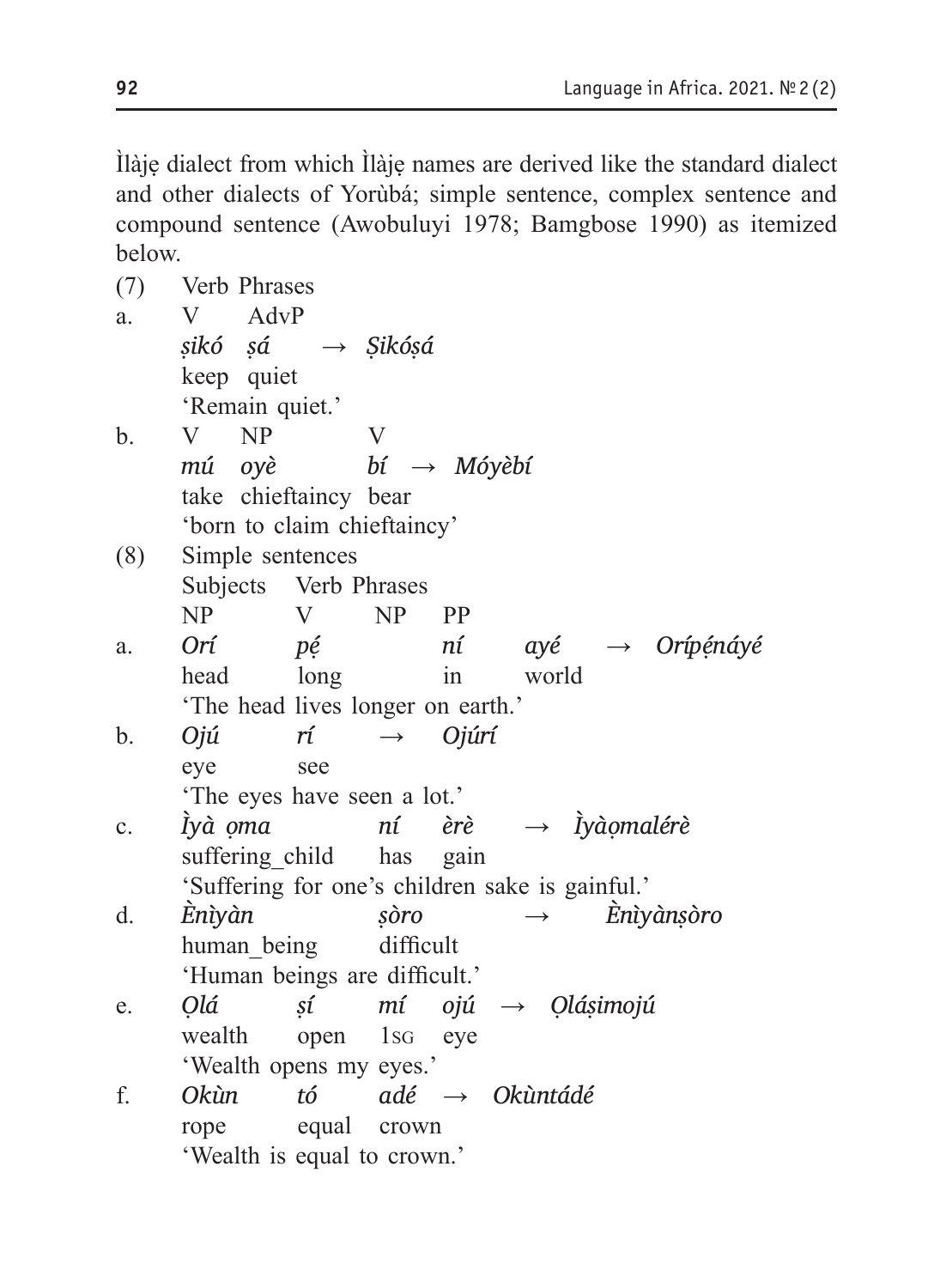| g.  | Ará                                                   | ní                         | enen        |            |                 |                   | $\rightarrow$ Arálénen                                |                                      |  |
|-----|-------------------------------------------------------|----------------------------|-------------|------------|-----------------|-------------------|-------------------------------------------------------|--------------------------------------|--|
|     | body                                                  | has                        | people      |            |                 |                   |                                                       |                                      |  |
|     | 'The body has relatives.'                             |                            |             |            |                 |                   |                                                       |                                      |  |
| h.  | 0má                                                   | jù                         |             |            |                 |                   | $n$ í owó $\rightarrow$ Omájunówó                     |                                      |  |
|     | child                                                 | old                        | has         | money      |                 |                   |                                                       |                                      |  |
|     | 'Child is more significant than riches.'              |                            |             |            |                 |                   |                                                       |                                      |  |
| (9) | Complex sentences                                     |                            |             |            |                 |                   |                                                       |                                      |  |
| a.  | CP                                                    |                            | <b>NP</b>   | <b>VP</b>  |                 |                   |                                                       |                                      |  |
|     | Ti                                                    | oma                        | mo          | wò         |                 |                   | $\rightarrow$ Tomamoghò                               |                                      |  |
|     | <b>COM</b>                                            | child                      | $1_{SG}$    | look       |                 |                   |                                                       |                                      |  |
|     |                                                       | 'I consider the children.' |             |            |                 |                   |                                                       |                                      |  |
| b.  | Negative sentences                                    |                            |             |            |                 |                   |                                                       |                                      |  |
|     | <b>Neg</b>                                            | PP                         | <b>NP</b>   |            |                 | <b>VP</b>         | NP                                                    |                                      |  |
|     | É                                                     | hí                         | ùwà         | yìí        |                 | ju                |                                                       | $oma \rightarrow \hat{E}$ suwàyíjoma |  |
|     | <b>NEG</b>                                            | PREP                       | habit       | <b>DET</b> |                 | more              | child                                                 |                                      |  |
|     |                                                       |                            |             |            |                 |                   | 'Bearing children is profitable than simple modesty.' |                                      |  |
| c.  | <b>Neg</b>                                            | <b>VP</b>                  | <b>VP</b>   | NP         |                 | PP                |                                                       |                                      |  |
|     | É                                                     | gbón jù                    |             | mí         |                 |                   |                                                       | Égbónjùmí                            |  |
|     | 2sG.NEG wise                                          |                            | old         | $1_{SG}$   |                 |                   |                                                       |                                      |  |
|     | He is not wiser than me.'                             |                            |             |            |                 |                   |                                                       |                                      |  |
| d.  | Μé                                                    | gbón                       |             | tó         |                 | ghọn              | $\longrightarrow$                                     | Mégbóntóghọn                         |  |
|     | 1sG.NEG wise                                          |                            |             | equal      |                 | 3PL               |                                                       |                                      |  |
|     | 'I am not as wise as they are.'                       |                            |             |            |                 |                   |                                                       |                                      |  |
| e.  | Me                                                    | dá                         | ayé         | se         |                 | $\longrightarrow$ | Médáyése                                              |                                      |  |
|     | 1sG.NEG creat                                         |                            | world       | do         |                 |                   |                                                       |                                      |  |
|     | 'I cannot live in the world alone.'                   |                            |             |            |                 |                   |                                                       |                                      |  |
| f.  | NP                                                    | <b>VP</b>                  | Neg         | <b>VP</b>  |                 | AdvP              |                                                       |                                      |  |
|     | Eni                                                   | kú                         | è           | ma         |                 | èyìn              | $\longrightarrow$                                     | Eníkúmèyìn                           |  |
|     | one                                                   | die                        | not         | know       |                 | back              |                                                       |                                      |  |
|     | 'He that dies does not know what happens behind him.' |                            |             |            |                 |                   |                                                       |                                      |  |
| g.  | NP                                                    |                            | Neg         | <b>VP</b>  | NP              |                   |                                                       |                                      |  |
|     | Èrù                                                   | ikú                        | $\acute{e}$ | bà         | mí              |                   |                                                       | Èrùkúbàmí                            |  |
|     | fear                                                  | death                      | not         | be         | 1 <sub>SG</sub> |                   |                                                       |                                      |  |
|     | 'I am not afraid of death.'                           |                            |             |            |                 |                   |                                                       |                                      |  |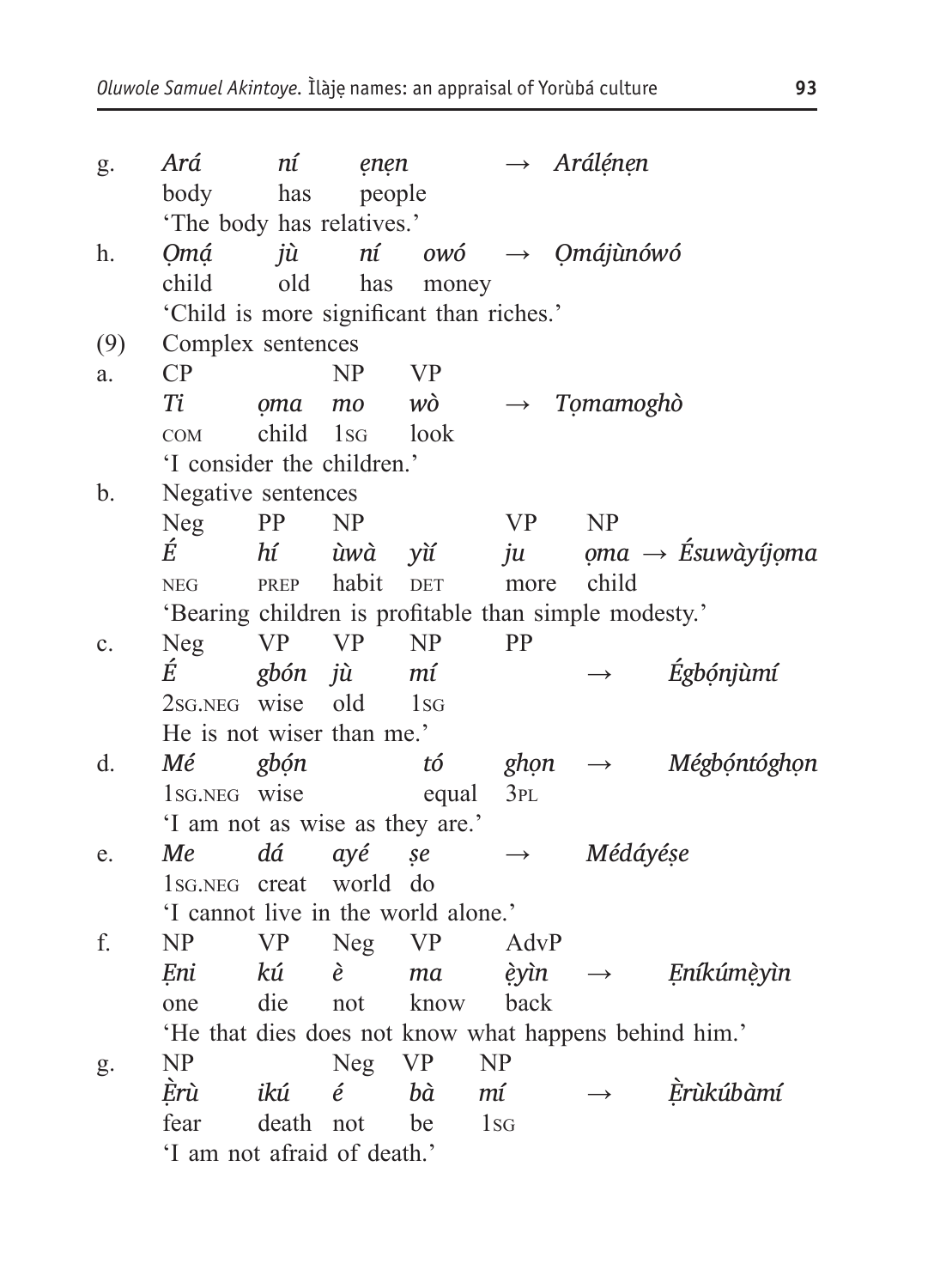|                | (10) Compound sentences |                                        |  |  |  |                                                        |  |  |
|----------------|-------------------------|----------------------------------------|--|--|--|--------------------------------------------------------|--|--|
|                | N <sub>P</sub>          | VP NP VP NP                            |  |  |  |                                                        |  |  |
| a.             |                         |                                        |  |  |  | E bí wọn jù mí (bí $\sim$ jù) $\rightarrow$ Ebíwonjùmí |  |  |
|                |                         | $2PL$ bear $3PL$ old $1SG$             |  |  |  |                                                        |  |  |
|                |                         |                                        |  |  |  | 'You gave birth to them greater than me.'              |  |  |
| $\mathbf{b}$ . |                         |                                        |  |  |  | Orí bá ùyà kú (bá $\sim$ kú) $\rightarrow$ Oríbúyàkú   |  |  |
|                |                         | head be suffering die                  |  |  |  |                                                        |  |  |
|                |                         | 'The head did not die with suffering.' |  |  |  |                                                        |  |  |
| $c_{\cdot}$    |                         |                                        |  |  |  | Ebí se mí jù (se $\sim$ jù) $\rightarrow$ Ebisemíjù    |  |  |
|                |                         | family do 1sG old                      |  |  |  |                                                        |  |  |
|                |                         | 'Family took good care of me.'         |  |  |  |                                                        |  |  |
| d.             | Ikú                     |                                        |  |  |  | gbòn mí rè (gbòn ~ rè) → Ikúgbònmírè                   |  |  |
|                |                         | death leave 1sG alone                  |  |  |  |                                                        |  |  |
|                |                         | 'Death left me alone.'                 |  |  |  |                                                        |  |  |

The outputs in examples  $(7)$ – $(10)$  above are realized in a fast speech.

### **4.2. Yorùbá culture in Ìlàjẹ names**

According to Oladipo (2007: 2),

Yorùbá culture is Yorùbá attitudes or views to some concepts of life which guide their life-styles and conducts. Yorùbá culture is more than an idea or human experience; it is a system of values and attitudes to concepts of life which are exhibited in their social practices.

The concepts include death, world, child, wealth/riches, kinship, destiny, moral and retribution, social relation and belief in their deities. Their views about these concepts reflect in the names they adopt as manifested in Ìlàjẹ names. In this paper, Ìlàjẹ names shall be arranged according to these concepts.

### (11) *ikú* **'death'**

*Márokúròmí* (neg think death think 1sg) 'Do not think of death towards me.'

*Máfikúyòmi* (NEG use death scorn 1sG) 'Do not scorn me with death.'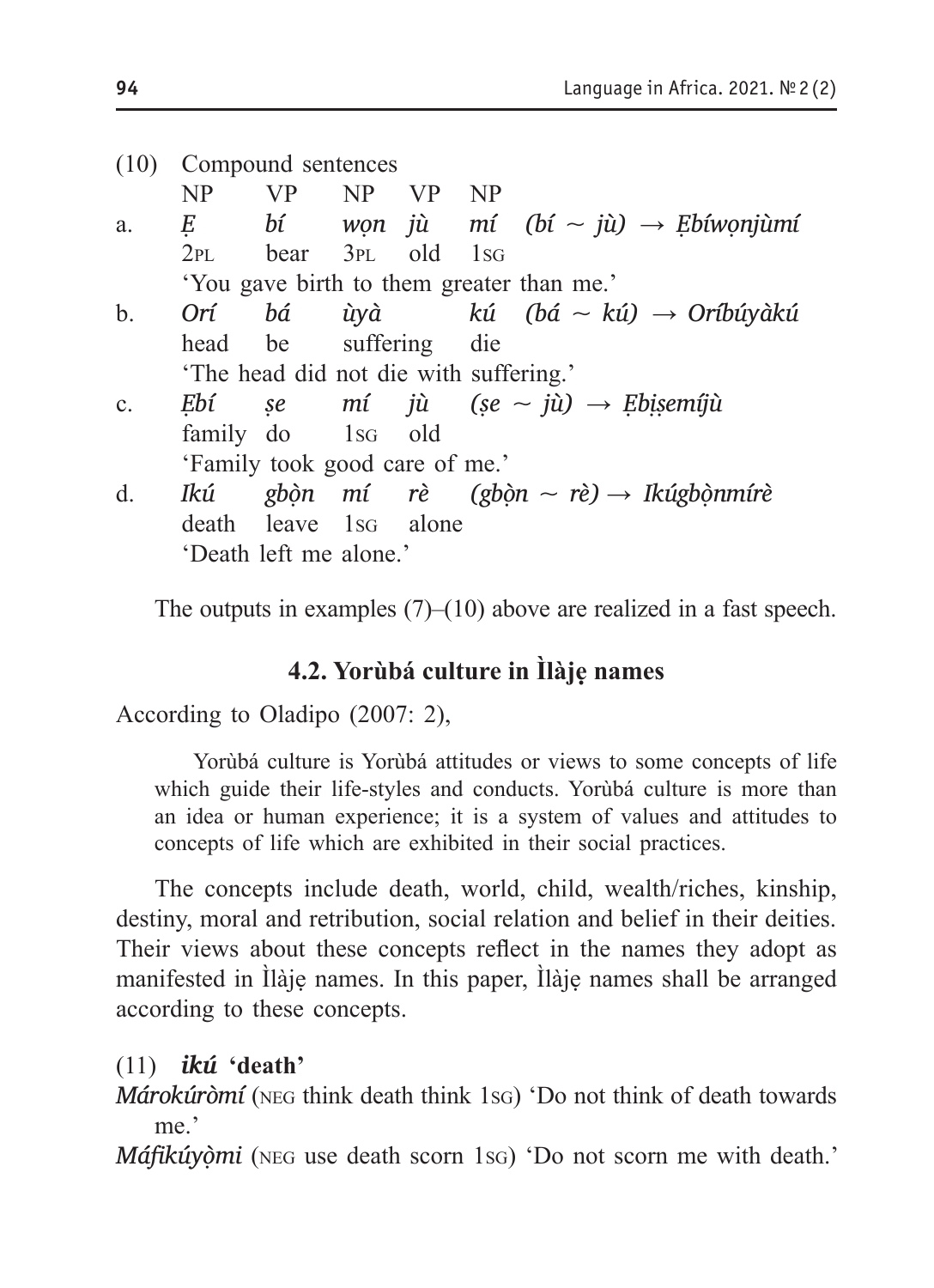*Ikújíminọ́nẹn* (death neg make 1sg have people) 'Death did not allow me to have people (relatives).'

*È ̣rùkúbàmí* (fear death neg grip 1sg) 'I am not afraid of death.' *Ikúòmòla* (death NEG know tomorrow) 'Death does not know tomorrow.' *Ẹnikúòmẹ̀yì* (person die neg know back) 'He that dies does not know

what happens behind him.'

*Ẹmunọnẹn* (palm wine is person) 'Palmwine is human beings.' *Ikúgbònmírè* (death leave 1s<sub>G</sub> alone) 'Death left me alone.'

#### (12) *ayé* **'world'**

*Ayéjìn* (world deep) 'The world is deep.'

*Àpèmíráyé* (he call 1s<sub>G</sub> see world) 'He that called me to come and see the world.

*Ayénúbèrù* (world has fear) 'The world is frightening.'

*Ayéjùsílẹ̀* (world drop prep ground) 'The world is temporal.'

*Ayéyẹ* (world fit) 'The world is suitable.'

*Ayédàtiwá* (world become prep come) 'The world becomes coming back again (reincarnation).'

### (13) *ọmọ* **'child'**

*Ìyàọmalérè* (suffering child has gain) 'Suffering for ones children sake is gainful.'

*İwájọma* (habit ΝΕG than child) 'Good character is not more valuable than having children.'

*Ọmajùlówó* (child than have rich) 'Child is more significant than riches.'

*Tọmamorò* (comp child 1sg think) 'I consider the children.'

*Okùnọma* (rope child) 'Child is wealth.'

*Éhúwàyíjoma* (NEG habit DET than child) 'Bearing children is more profitable than simple modesty.'

### (14) *ẹbí* **'kinship'**

*Ẹbíwọnjùmí* (neg bear 3pl than 1sg) 'You gave birth to them greater than me.'

*Ẹbíétómiye* (family neg than relative) 'Family is not greater than relatives.'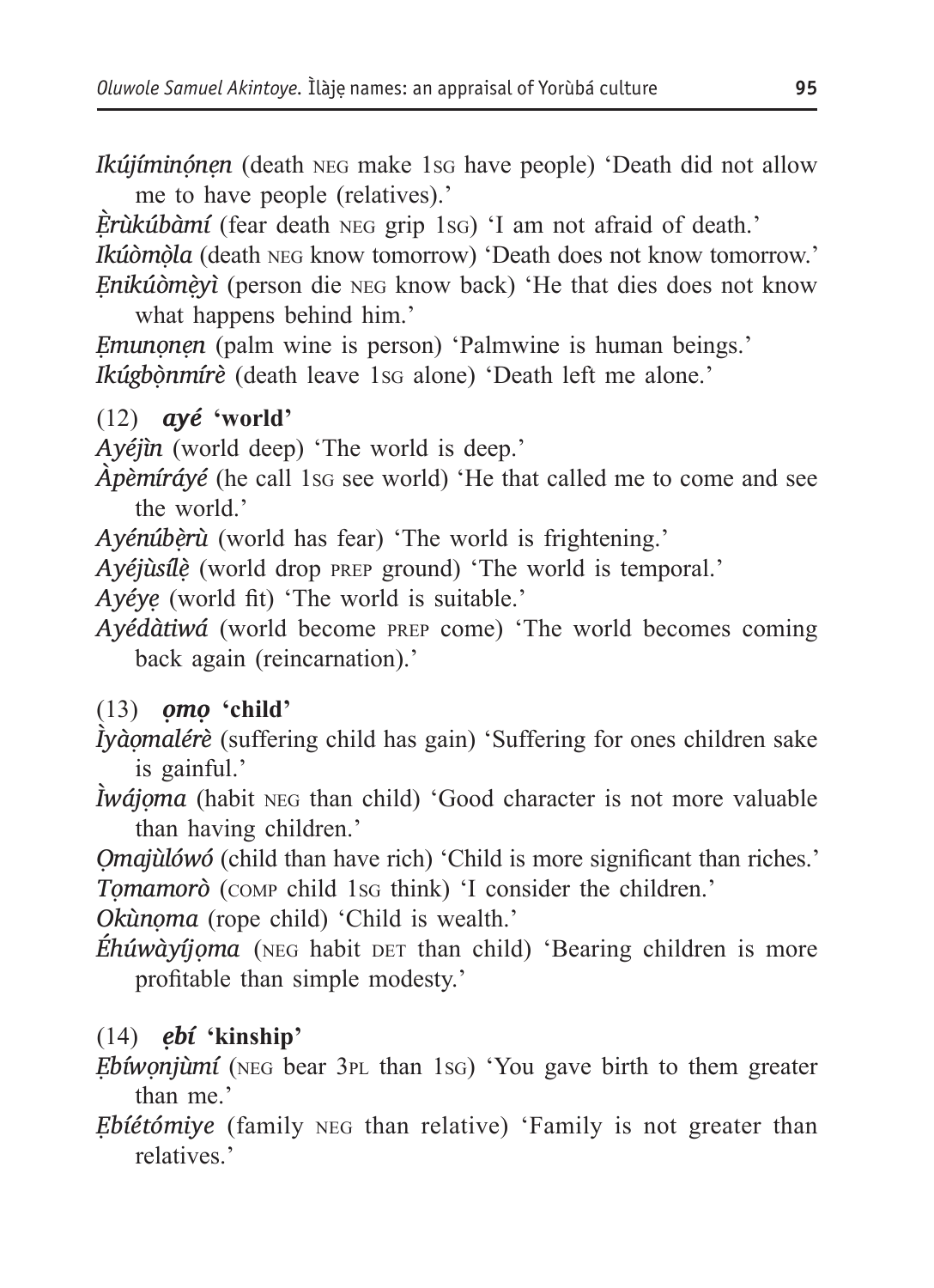*Ẹbíjími* (family wake 1sg) 'Family woke me up.'

*Ẹbíésúnwa* (family neg bore 1pl) 'We are not bore of the family.' *Ẹbíṣemíjù* (family do 1sg more) 'Family took good care of me.' *Araléni* (body has person) 'The body has relatives.'

### (15) *ọrọ̀ / owó* **'wealth / riches'**

*Ọláṣímiojú* (wealth open 1sg eye) 'Wealth opens my eyes.'

*Okùfèyíwá* (rope bring DET come) 'Wealth brought this.'

*Olówófóyèkù* (rich man neg miss chieftaincy) 'The rich who tops his status with chieftaincy.'

*Móyèbí* (take chieftaincy bear) 'born to claim chieftaincy'

*Ọjàjuni* (market older one) 'Market is greater than one.'

*Adépiti* (he come rich) 'He that came to amass wealth.'

*Ébẹ́kúnlowó* (neg be weeping is money) 'Money does not require tear.'

### (16) *ìwà / ẹ̀san* **'moral / retribution'**

*Ṣikóṣá* (keep quiet) 'Remain quiet.'

*Ìwàlúwà* (habit is habit) 'It is good to have good behaviour.'

*È ̣sanmore* (retribution recognise gratitude) 'Retribution knows gratitude.' *È ̣yìnmàsan* (back is better) 'The consequence is the best.'

### (17) *àyànmọ́* **'destiny'**

*Orípénáyé* (head longer PREP world) 'The head lives longer on earth.' *Oríbúyàkú* (head be suffering die) 'The head did not die with suffering.**'** *Máròmípin* (NEG think 1sg final) 'Never think that I cannot make it.'

### (18) *ìbágbépọ̀ àwùjọ* **'social relationship'**

*Mébínúonen* (1sq NEG angry person) 'I do not think ill of anybody.' *Mégbóntóghon* (NEG wise than 3PL) 'I am not as wise as they are.' *Ènìyànṣòro* (human being do difficult) 'Human beings are difficult.' *Mébáwondùú* (1s<sub>G</sub> NEG be 3<sub>PL</sub> struggle) 'I am not contesting it with

then<sup>'</sup>

*Àgbójúlé* (he put eye upon) 'He that is very dependable.'

*Ojúrí* (eye see) 'The eyes have seen a lot.' (having experienced lots of difficulties)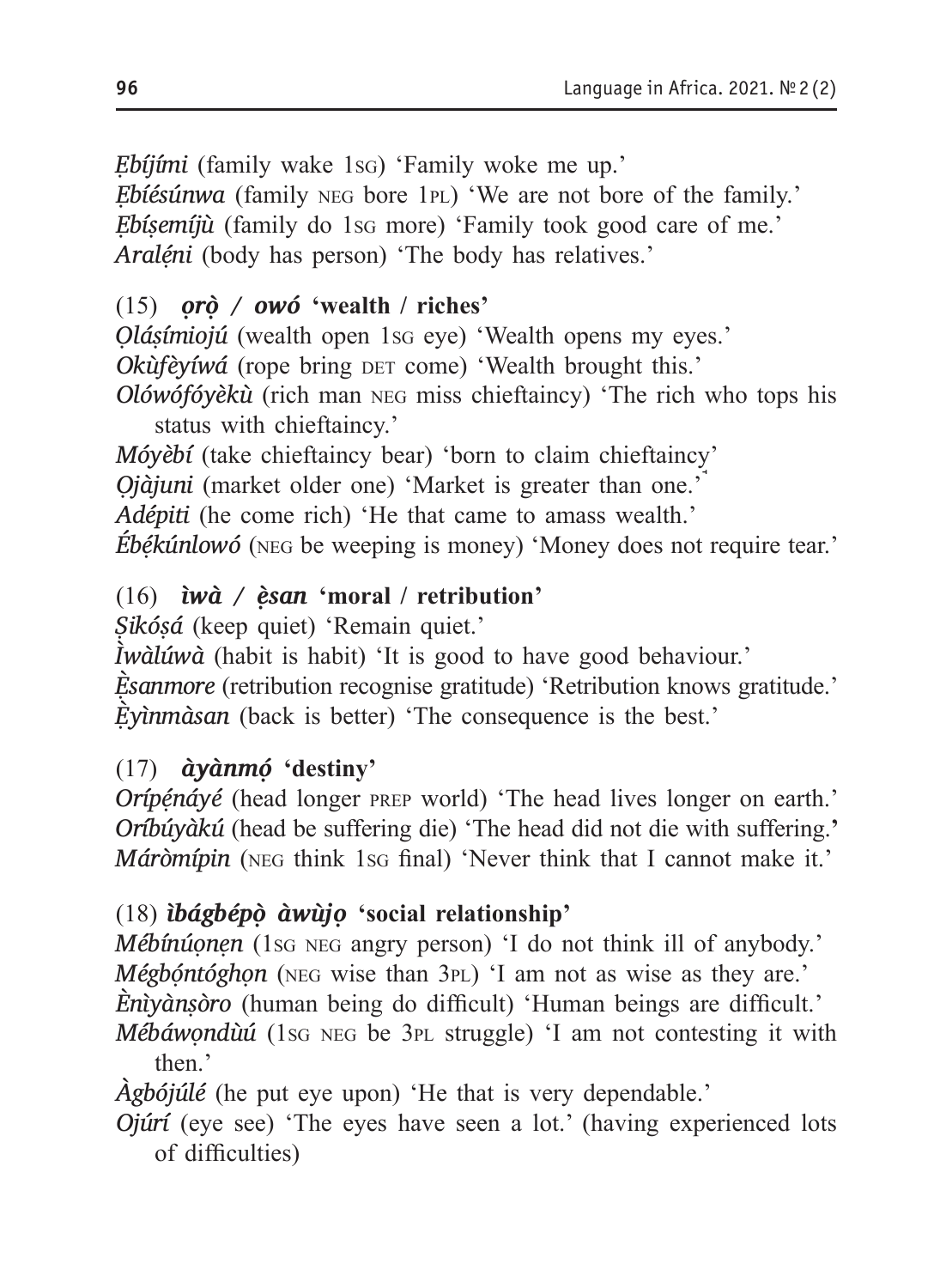*Ò ̣rọ́dúùgbàgbé* (word neg forget) 'Issues are not easily forgotten.' *Égbónjùmí* (NEG wise than 1sG) 'He is not wiser than me.' *Émúpenẹn* (neg take call one) 'He does not mind anybody.'

(19) *òrìṣà* **'deity'** *Òrìṣàbínúọnẹn* 'God does not think ill of anybody.' *Òrìṣàbàmíẹ́rù* 'God does not frighten me.'

Ìlàjẹ names are peculiar among Yorùbá in the sense that no other Yorùbá communities adopt the pattern of their names. The peculiarity of Ìlàjẹ names also lies in the fact that they showcase Yorùbá philosophy more than other Yorùbá communities as highlighted above. These concepts shall be discussed extensively.

#### 4.2.1. *ikú* 'death'

Yorùbá hold different views about death. They believe that death is a crucial part of human temporality, and it is a final destiny that is inescapable for everybody, both young and old (Oladipo 2007: 2, 4). Therefore, it is unreasonable for anybody to be afraid of death as it reflects in Ìlàjẹ name *È rùkúbàmí ̣* 'I am not afraid of death'. Since death is a common phenomenon, there is no point of scorning a dead person or be happy at the death of anybody as shown in *Mafikúyọ̀mí* 'Do not scorn me with death'. In the same vein, since death is a common thing, it is needless to have evil thought that your neighbour should die as manifested in *Márokúròmí* 'Do not think of death towards me'. Death is unpredictable; it comes at its own will, and if one dies, one cannot know what happens behind one as shown in *Ikúòmòla* 'Death does not know tomorrow' and *Eníkúòmèyìn* 'He that dies does not know what happens behind him'. Yorùbá view death to be evil personified. It is given different bad names in their literature: *aláìnítìjú* 'Shameless', *alápó-ìkà* 'A person with a wicked track', *òbọṣòkòtòdẹnuẹ̀kọlẹ̀* 'He that wore trousers upside down'. It can destroy a whole family out of share wickedness as reflected in this Ìlàj̣ẹ name: *Ikújíminọnẹn* 'Death does not allow me to have people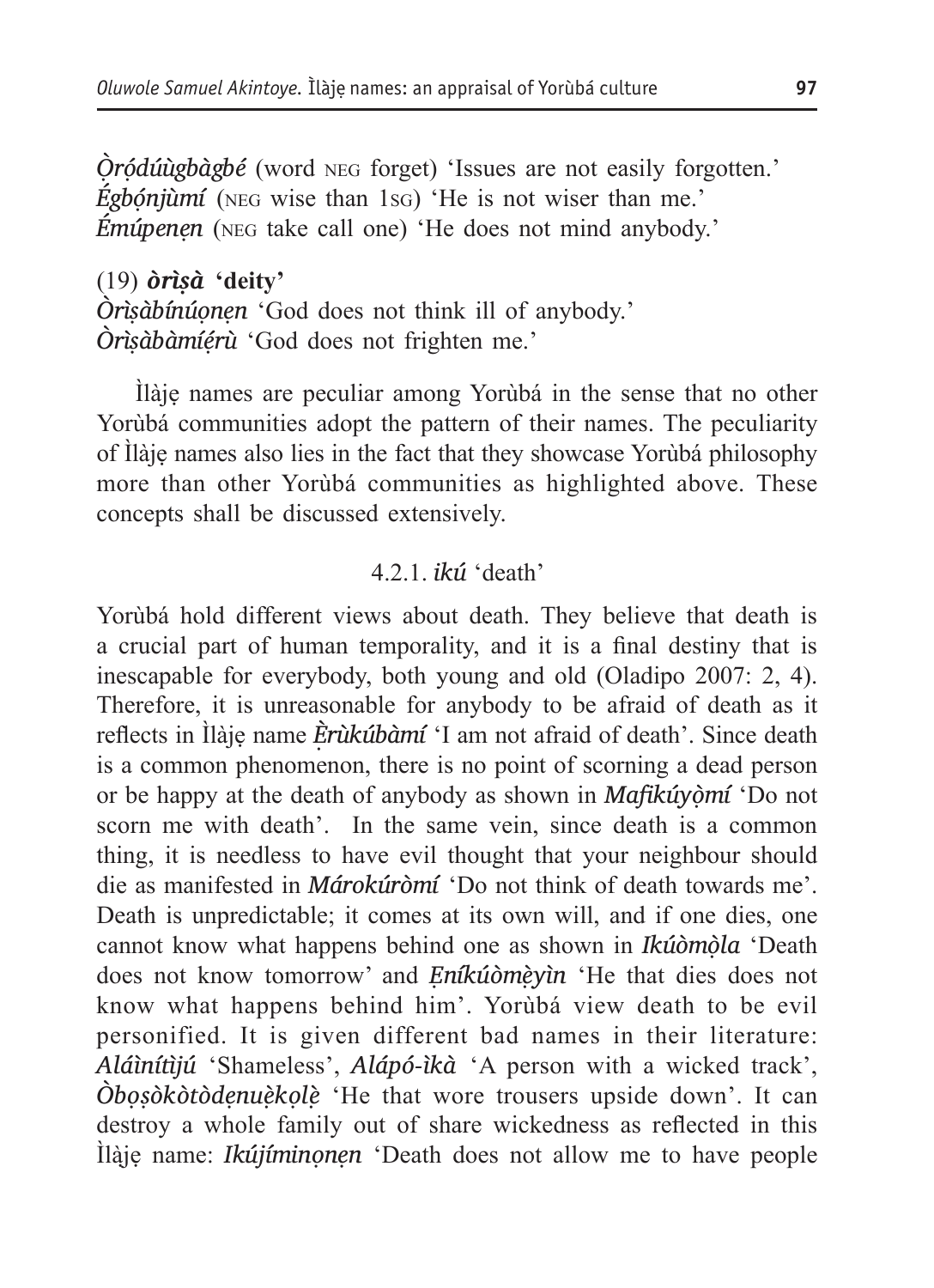(relatives)'. Yorùbá believe that it is possible to escape death at times, this can happen when one is sick and the family member have given up, having tried all they could, but suddenly, the person recovers. This Ìlàjẹ name is borne out of this: *Ikúgbọ̀nmírè* 'Death left me alone'.

### 4.2.2. *ayé* 'world'

Yorùbá have divergent views about *Ayé* 'world'. Literarily, *ayé* 'world' can mean the universe where people live to carry out their daily activities. The human existence is temporal in the physical realm; however, based on Yorùbá philosophy that there is a spiritual cycle that triggers reincarnation as evident in this Ìlàjẹ name *Ayédàtiwá* denoting 'The world becomes coming back again (reincarnation)'. *Ayé* world alternatively takes a different significance in the context of whining and dinning as Yorùbá used to say: *Ọmọ jayéjayé ni ẹ́, máa gbádùn arà rẹ* 'You are a social person, continue enjoying yourself'; *Àá jayé òní o, n kò mẹ̀yìn ọ̀la* 'Let me enjoy today, I am unconcerned about what tomorrow promises for me'. The following Ìlàjẹ names are borne out of this: *Ayéyẹ* 'The world is suitable', *Apèmíráyé* 'He that called me to come and see the world (enjoy life)'. *Ayé* 'world' can also be personified as the personalities that are very secretive *awo* or have mystical powers such as *àjẹ́* 'witches', *Babalawo* 'herbalists (Ògboni cult)' (Daramola & Jeje 1976). People are afraid of them because they believe that they are very terrible and they can harm whoever crosses their ways. According to Hallen & Sodipo (1985: 5–7), "The popular stereotype of *àjẹ́* is that it is *ènìyàn búburú* "a malicious, extremely secretive person whose aim is to harass or do serious injury to usually innocent victims". These Ilàje names are borne out of their impression about *ayé* 'world': *Ayéjìn* 'The world is deep (unpredictable)' and *Ayénúbèrù* 'The world is frightening'.

### 4.2.3. *ọmọ* 'child'

*Ọmọ* 'child' occupies a vital position in the families in Yorùbá society. One of the main reasons for marriage among the indigenous Yorùbá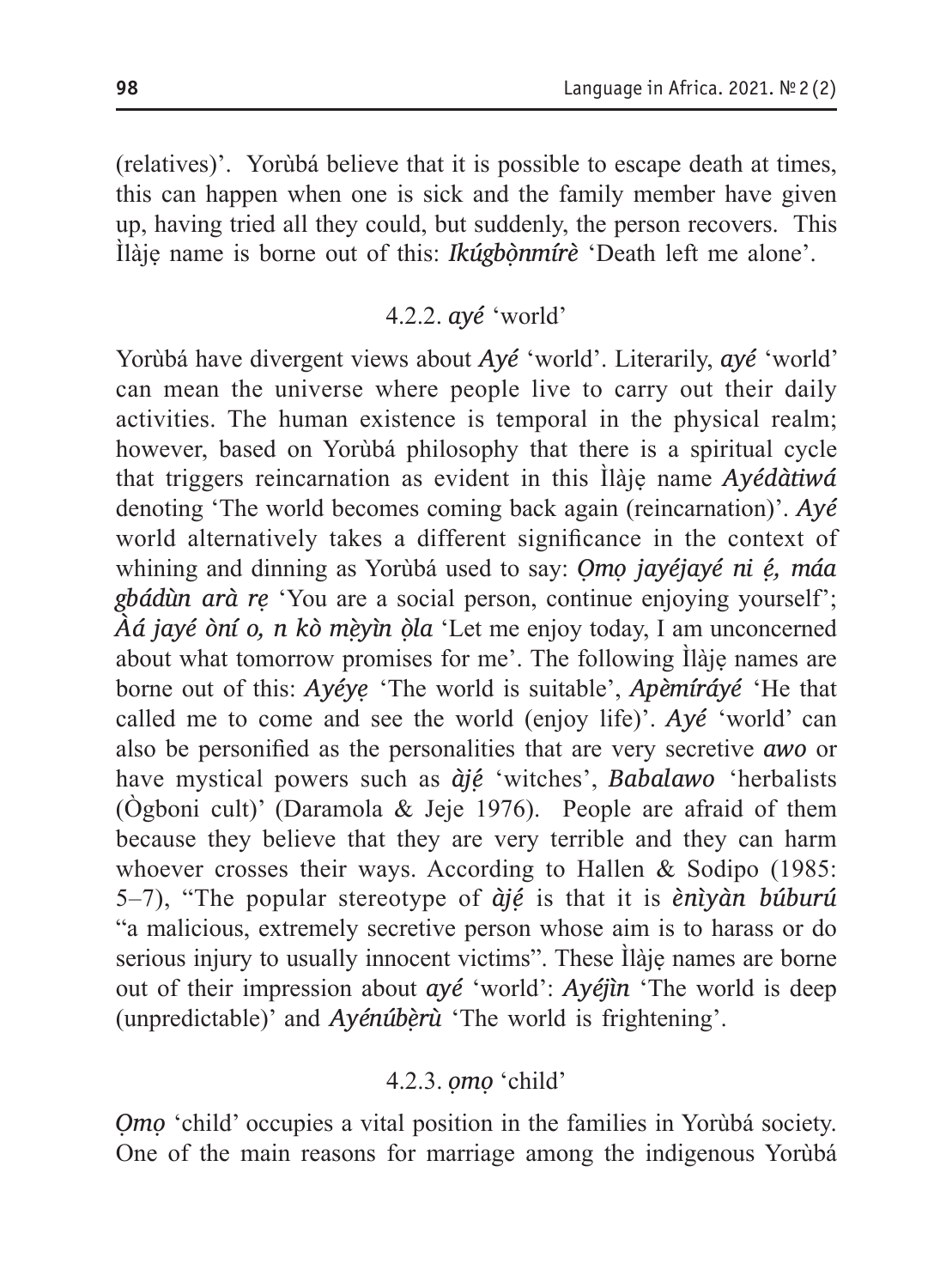setting is procreation (Ogunbowale 1966: 1). Meanwhile, there is stereotypes and misconceptions attached to be being sterile. Thus, generally, people within such a cultural milieu go to any extent to fulfil the societal expectation. As evident in these Ìlàjẹ names: *Okùnọma* 'Child is wealth', *Ọmajùlówó* 'Child is more significant than riches. Yorùbá believe that if one dies, one will leave ones properties with ones children'. They usually say: *Iná kú, ó feérú bojú, ògèdè kú, ó fọmọ rẹ̀ rọ́pò, bi ẹni bá kú, ọmọ ẹni nií delé deni* 'Fire died, it replaced itself with ashes, plantain tree died, it replaced itself with its children, if one dies, ones children will take care ones house'. By implication, there is nothing as prestigious as having a child as inferred in the following Ìlàjẹ names: *Éhúwàyíjọma* 'Bearing children is profitable than simple modesty' and *Ìwàjọmá* 'Good character is not more valuable than having children'. Generally, some Yorùbá women endure abusive and oppressive relationships in their homes because of their children as exemplified in these names: *Ìyàọmalérè* 'Suffering for ones children sake is gainful', *Tọmameghò* 'I consider child'.

### 4.2.4. *ẹbí* 'kinship'

*Ẹbí* 'kinship' in the Yorùbá culture extends beyond the nuclear family. It includes distant relatives; neighbours in ones ancestral compound and extending to individual beyond ones paternal and maternal bond (Daramola & Jeje 1976). Olomola (1999: 20) describes *ẹbí* 'family' as "membership of lineages conferred certain rights privileges on the individual. They bear certain mutual responsibilities for one another, enjoy innumerable rights and facilities and shield one another against undue isolation and preventable anguish". Yorùbá value their families such that they involve them in social activities and do all they could do to keep them in unity. The indispensability of families in Yorùbá setting is confirmed in the following Ìlàje names: *Aráléni* 'The body has people (relatives)', *Ebisemijù* 'Family takes good care of me', *Ẹbíésúnwa* 'We are not bore of family'. The implication of this is that Yorùbá do not underrate their family; they hold them in high esteem.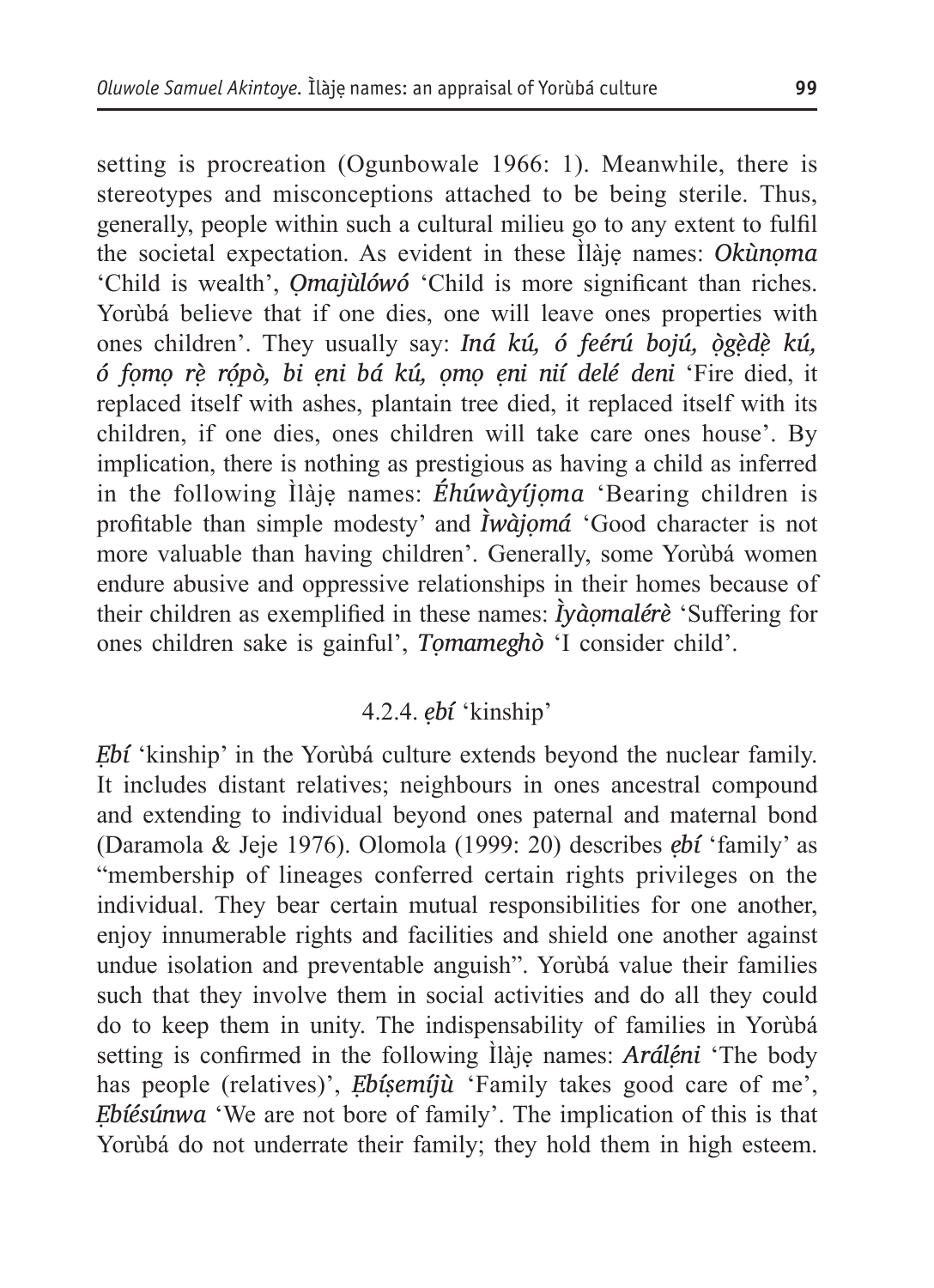At times, relatives are rated higher than family as shown in *Ẹbíétómiye* 'Family is not greater than relative'.

#### 4.2.5. *ọrọ̀ / owó* 'wealth / riches'

The Yorùbá, like other any other group of people, believe in earning wages/salaries as a reward for hard work. Thus, they engage in diverse occupations to amass wealth or riches. They believe that riches does not come by self-sympathy as shown in this Ìlàjẹ name: *Ébẹ́kúnnowó*  'Money does not require tears'. Through the wealth or riches they acquired by hard work, they are able to achieve many things as exemplified in *Adépiti* 'He that came to amass wealth' and *Okùnfèyíwá* 'Wealth brought this'. It is noteworthy in this paper that *Okùn* 'Rope denotes wealth' in Yorùbá setting, and has nothing to do with *Olókun* 'The goddess of the sea' as exemplified in the names like *Fámókùndé* 'Divination brought wealth', *Ọmọlokùn* 'Child is wealth', *Okùnlọlá*  'Wealth is riches' and *Olúsanmókùn* 'The Lord favoured me with wealth'. A cursory look at the tones on the two words: *Okùn* and *Òkun*  indicates that they are different.

In the Yorùbá cultural milieu, money is held in esteem, and much more, there are panegyrics, songs and especially, names dedicated to its subject, for instance, the chieftaincy name *Olówófóyèkù* denotes 'the rich who tops his status with chieftaincy' and *Móyèbí* 'born to claim chieftaincy'.

### 4.2.6. *àyànmọ́* 'destiny'

According to Olajide (2012: 136), "*Àyànmọ́* otherwise, destiny is the very essence/immaterial part of human beings as assigned from heaven and it remains unchangeable till death". The Yorùbá honour and adorn more the physical head, because it is the representative of *orí-inú* 'inner-head' which influences and directs a persons chosen destiny (Olajide 2012: 138). Abiodun (1986: 16) explains that *orí-inú* 'innerhead' as assumed is central to humans totality and it is so crucial to individual success and accomplishment in life. Thus, as an entity, there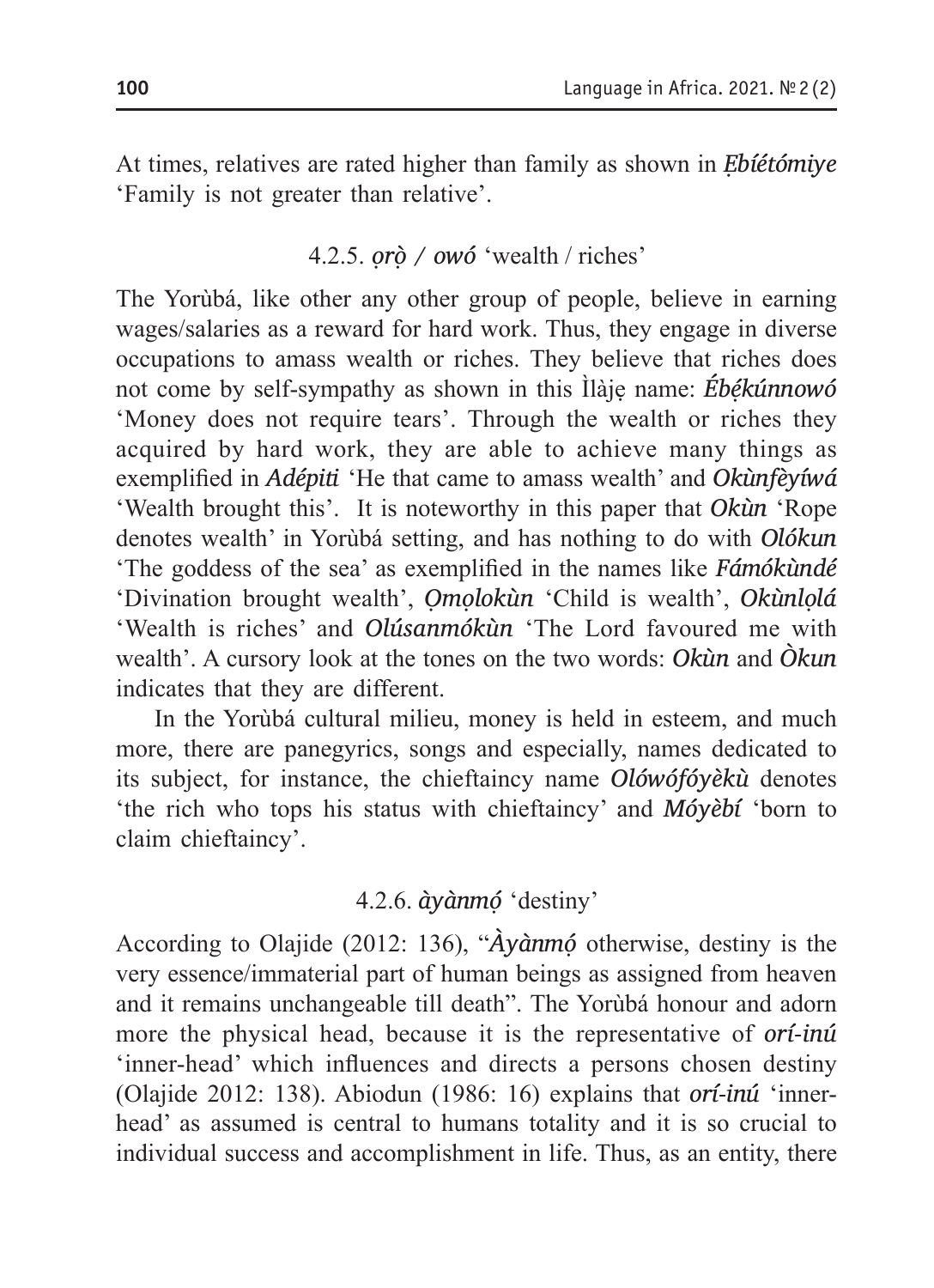are popular rituals to propitiate it frequently, especially in new undertakings; its support and guidance are sought. More so, the Yorùbá consider *orí-inú* 'inner-head' as more potent than charms as reflected in the following Yorùbá proverbs: *orí jà ju oògùn* 'The head is more effective than charms', *Oògùn ló lọjọ́ kan ìpọ́njú, orí ló lọjọ́ gbogbo*  'The potency of charms and life challenges are momentous', but the consequence of ones head lingers throughout ones lifetime. By implication, charm effectiveness is momentary, but the (spiritual) head can sustain one till death. Due to its importance, the Yorùbá attach immense significance to their *orí-inú* 'inner-head', they appease and pray to it to intervene on their behalf to rid them off evils and help them to overcome life challenges. Yorùbá also believe that *orí-inú* 'inner-head' determines the possibility of one to live longer on earth as manifested in Ìlàje name *Orípénáye* 'The head lives longer on earth', and that whatever ones presently suffering, in as much one is still alive, one cannot die in it as a result of the assistance from ones head as shown in *Oríbúyàkú* 'Head does not die with suffering'.

### 4.2.7. *ìbágbépọ̀ àwùjọ* 'social relation'

Though there are diverse complications associated with human relationships (Ogunsina 2006: 5), initially, human beings were created to share relationships and not isolate, the strong bond that exists among social groups is appreciated in the below Ìlàjẹ name: *Médáyéṣe* 'Do not live life lonely'. Human relationships, however, could be either negative or positive. Humans experience manifests in the names they adopt. For instance, the following Ìlàjẹ names are borne out of the unpleasant experience by some individuals: *Ènìyànṣòro* 'Human beings are difficult', *Ojúrí* 'The eyes have seen a lots (having experienced a lot of difficulties)', *Mégbọ́ntóghọn* 'I am not as wise as they are'. The latter name is a kind of warning for one so as to know how to take caution in ones relation with fellow human beings. Other names are: *Ọ̀rọ́dúùgbàgbé* 'Issues are not easily forgotten'. This means that if one has a bitter experience, such may remain indelibly in one forever. There are also other names like *Mébawóndùú* 'I am not contesting it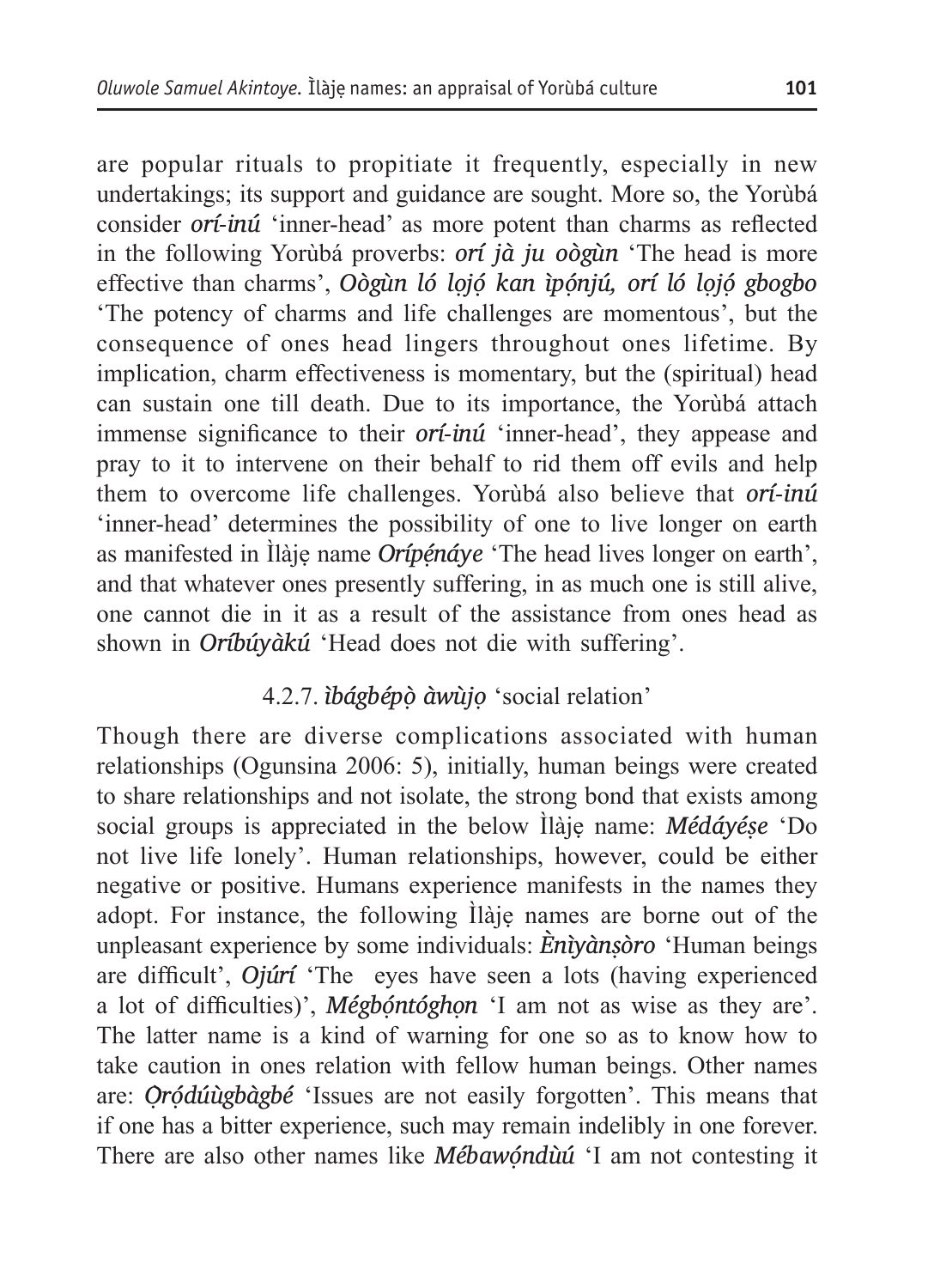with them' and *Mébinúonen* 'I do not have ill thought about anybody'. This ìlàjẹ name is borne out of strife: *Égbọnjùmí* 'He is not wiser than me'. As earlier noted, experience may be positive at times as shown in *Àgbójúlé* 'He that is very dependable'.

#### 4.2.8. *ìwà / èsan* 'moral / retribution'

*È ̣san* (vengeance) and *Ìwà* (moral) touch on attributes exemplified the by man in his daily interaction with fellow human beings. Since man does not live in isolation, he relates socially with other human beings to create a lively environment. The following Ìlàjẹ names were borne out of the conducts manifested through interaction: *Ṣikóṣa* 'Remain quiet', *Ìwàlúwà* 'It is good to have good behaviour'. Yorùbá also believe that there is retribution or pay-back for all acts in the society as manifested in the following names: *È ̣sanmore* 'Retribution knows gratitude', *È ̣yìnmàsan* 'The consequence is the best' and *Éèláṣenù*  'There is nothing without reward'.

### **5. Conclusion**

This paper examines some peculiar Yorùbá concepts and their implications in Ìlàjẹ names. These concepts are the beauty of Yorùbá culture which must not be allowed to go into extinction. Although some religious adherents have modified their tradition-based names owing to the influence of civilization and Western and Islamic religions, it is revealed in this paper that in spite of civilization and Western and Islamic religions, Ìlàjẹ communities still maintain their tradition-based names to preserve their cultural heritage.

### **Abbreviations**

| $NP$ – noun phrase          | $Neg, NEG - negative marker$    |
|-----------------------------|---------------------------------|
| $VP - verb$ phrase          | $CP$ – complement phrase        |
| $V - verb$                  | $com$ – complementizer          |
| $PP$ – prepositional phrase | $1$ s $-$ first person singular |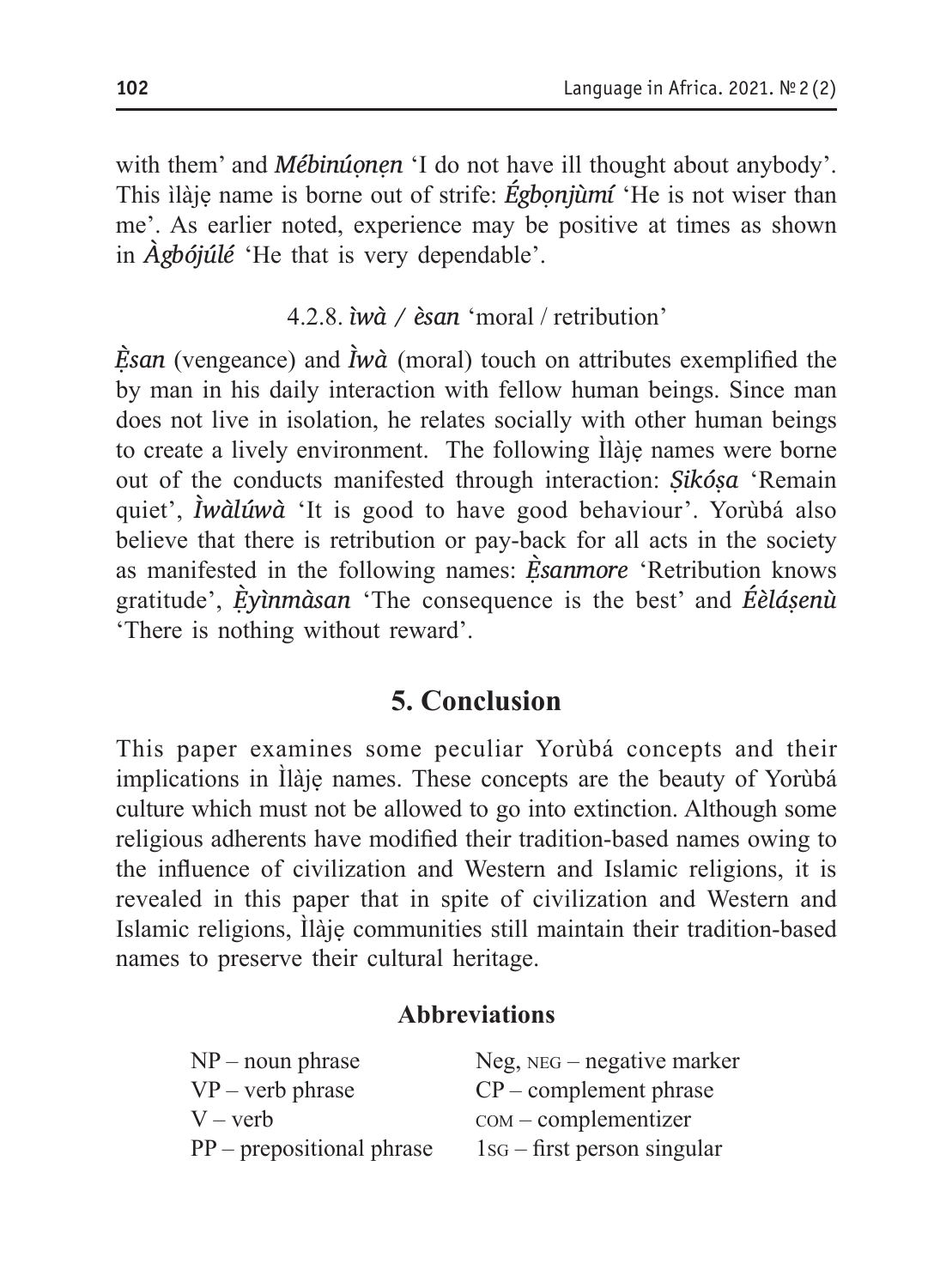$AdvP - adverbial phrase 2SG - second person singular$  $2PL$  – second person plural  $3PL$  – third person plural  $per$  – determiner

#### **References**

- Abimbola, Wande. 1982. Notes on the collection, transcription, translation and analysis of Yorùbá Oral Literature. In Afolayan, Adebisi (ed.), *Yorùbá Language and Literature*, 73–81. Ife – Ibadan: University Press.
- Abiodun, M. A. 1997. Names avoidance among Yorùbá. *Ọló ta Journal of ̣ African Studies* 3(1). 70–79.
- Abiodun, Rowland. 1986. Verbal and visual metaphors: Mythical allusion in Yorùbá ritualistic art of Orí. *IFÈ: Annals Institute of Cultural Studies ̣* 1. 8–39.
- Adeoye, C. A. 1972. *Orúkọ Yorùbá.* Ibadan: Oxford University Press.
- Adeyemi, Lere. 2006. *Tíó ṛ ì lítíréṣò ṇ í èdè Yorùbá.* Ilorin: Shebiotimo Publications.
- Ajiboye, J. O. 2009. New trend in Yorùbá personal names: Sociological, religious and linguistic implication. Ms. Lagos: University of Lagos.
- Akinnuso, F. Niyi. 1980. The sociolinguistic basis of Yorùbá personal names. *Anthropological Linguistics* 22(7). 275–304.
- Akintoye, Oluwole Samuel. 2015. Social implication of Yorùbá indigenous names. *International Journal of International Research Review (IJIRR)*  2(1). 252–255.
- Akintoye, Oluwole Samuel & Ojo, George Adekunle. 2020. Endangerment of Yorùbá individual names: Implications on Yorùbá true identity. *Journal of Language and Literature* 20(1). 131–139.
- Aronoff, Mark & Fudeman, Kirsten. 2005. *What is morphology?* Oxford: Blackwell.
- Awobuluyi, Ọladele. 1978. *Essentials of Yoruba grammar.* Ibadan: Oxford University Press.
- Awobuluyi, Ọladele. 2008. *Ẹ̀kó ̣ ìsé ̣dá-ó ̣ró ̣ Yorùbá.* Akure: Montem Paperbacks.
- Babalọla, Adeboye & Alaba, Olugboyega. 2003. *A dictionary of Yorùbá personal names.* Lagos: West African Publishers Ltd.
- Bamgbose, Ayo. 1990. *̣ Fonó ̣ló ̣jì àti gírámà Yorùbá.* Ibadan: University Press PLC.